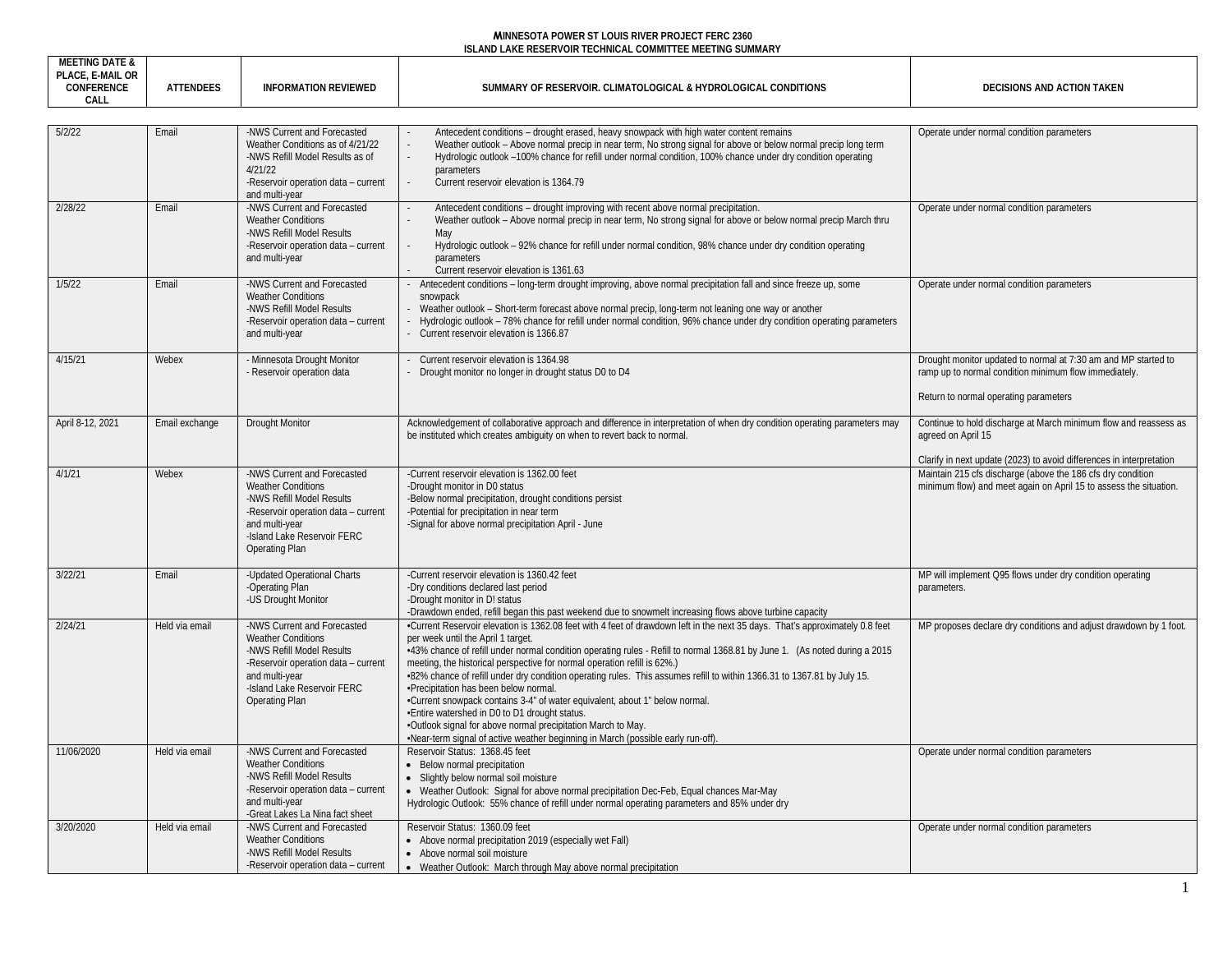| <b>MEETING DATE &amp;</b><br>PLACE, E-MAIL OR |          |                      |                                                                |                            |
|-----------------------------------------------|----------|----------------------|----------------------------------------------------------------|----------------------------|
| CONFERENCE<br>CALL                            | TTENDEES | INFORMATION REVIEWED | SUMMARY OF RESERVOIR. CLIMATOLOGICAL & HYDROLOGICAL CONDITIONS | DECISIONS AND ACTION TAKEN |

|                                                                                                                                                     | and multi-year                                                                                                                                 | Hydrologic Outlook: 95% chance of refill under normal operating parameters and 100% under dry                                                                                                                                                                                                                                                                                                                                                                                                                                                                                                                                                                     |                                                                                                 |
|-----------------------------------------------------------------------------------------------------------------------------------------------------|------------------------------------------------------------------------------------------------------------------------------------------------|-------------------------------------------------------------------------------------------------------------------------------------------------------------------------------------------------------------------------------------------------------------------------------------------------------------------------------------------------------------------------------------------------------------------------------------------------------------------------------------------------------------------------------------------------------------------------------------------------------------------------------------------------------------------|-------------------------------------------------------------------------------------------------|
|                                                                                                                                                     |                                                                                                                                                |                                                                                                                                                                                                                                                                                                                                                                                                                                                                                                                                                                                                                                                                   |                                                                                                 |
| 11/22/2019 Pre-<br>Winter Drawdown<br>Meeting-held via<br>email                                                                                     | -NWS Current and Forecasted<br><b>Weather Conditions</b><br>-NWS Refill Model Results<br>-Reservoir operation data - current<br>and multi-year | Reservoir Status: 1368.42 feet<br>• Above normal precipitation 2019 (especially wet Fall)<br>• Above normal soil moisture<br>• 14" of frost and increasing<br>• Weather Outlook: December through May above normal precipitation<br>• Hydrologic Outlook: 68% chance of refill under normal operating parameters and 90% under dry                                                                                                                                                                                                                                                                                                                                | Operate under normal condition parameters                                                       |
| 5/20/19 Spring<br>Refill Meeting -<br>held via email                                                                                                | -Reservoir operation data - current<br>and multi-year                                                                                          | Reservoir filled 4/29/19                                                                                                                                                                                                                                                                                                                                                                                                                                                                                                                                                                                                                                          |                                                                                                 |
| 3/5/19 Mid-Winter<br>Drawdown Meeting<br>- held via email                                                                                           | -NWS Current and Forecasted<br><b>Weather Conditions</b><br>-NWS Refill Model Results<br>-Reservoir operation data - current<br>and multi-year | Reservoir Status: 1361.17 feet<br><b>Current Conditions</b><br>Above normal precipitation Oct 2018 - Feb 2019<br>$\bullet$<br>Above normal soil moisture<br>$\bullet$<br>Well above normal snowpack<br>$\bullet$<br>21" of frost - near normal<br>$\bullet$<br>Outlook<br>Equal chances for above or below normal temps and precipitation for March to May<br>$\bullet$<br>Better than 95% chance of refill under normal operating parameters<br>$\bullet$<br>99% chance of refill under dry condition operating parameters                                                                                                                                       | Operate under normal condition parameters                                                       |
| 1/2/19 Winter<br>Drawdown Meeting<br>- held via email                                                                                               | -NWS Current and Forecasted<br><b>Weather Conditions</b><br>-NWS Refill Model Results<br>-Reservoir operation data - current<br>and multi-year | Reservoir Status: 1366.39 feet<br>Current Conditions: As of December 13, 2018<br>$\bullet$<br>Above normal precipitation for 2018<br>Wet Fall<br>$\bullet$<br>Above normal soil moisture<br>$\bullet$<br>$\bullet$<br>Below normal snow pack (large snow event at the end of December not represented in this update)<br>14" of frost and increasing<br>No drought condition<br>Outlook:<br>December through February - below normal precipitation and above normal temperature<br>$\bullet$<br>65% chance of refill under normal drawdown (model run 12/2/18)<br>$\bullet$<br>90% chance of refill under dry-condition drawdown (model run 12/2/18)<br>$\bullet$ | Operate under normal condition parameters                                                       |
| 5/14/18 Spring<br>Refill Meeting -<br>held via email                                                                                                | -NWS Current and Forecasted<br><b>Weather Conditions</b><br>-Reservoir operation data - current<br>and multi-year                              | • Late spring snowmelt resulted in late start to refill.<br>• Spring runoff was not enhanced by rain on snow on frozen ground.<br>· Near record dry spring.<br>. Refill will not happen by June 1st without near record rains.<br>The River Model shows a forecast pool elevation of 1363.8' which is 5 feet below the Target Pool elevation. This model only<br>uses 24-hours of forecast precipitation so expect it to change if rain is in the near term forecast. (In other words this<br>shows the minimum elevation we may expect by June 1st.)                                                                                                             | Drought monitor indicates no drought - continue to operate under<br>normal condition parameters |
| 3 22 2018 Email<br>correspondence<br>from NWS                                                                                                       | <b>NWS Refill Model Results</b>                                                                                                                | Updated information from the North Central River Forecast Center.<br>Dry March thus far (only 0.02 inches) - 2nd driest March on record.<br>To determine how much the dry March has changed the refill probability, another model run was completed.<br>Probability of refill under normal draw down conditions is now 70%                                                                                                                                                                                                                                                                                                                                        |                                                                                                 |
| 312018<br><b>Island Lake</b><br>Reservoir<br><b>Technical</b><br><b>Committee Email</b><br><b>Update from</b><br><b>National Weather</b><br>Service | -NWS Current and Forecasted<br><b>Weather Conditions</b>                                                                                       | -Water Year (Oct 1st-Feb 28th) precipitation is now slightly above Normal<br>-Well Above Normal soil moisture<br>-Slightly Above Normal snow pack as of February 28th<br>-32 inches of frost and increasing<br>-Weather Outlook<br>Signal that March through May will have above normal precipitation but no signal of above or below normal temperatures.<br>-Hydrologic Outlook- BIG CHANGE<br>85 % chance of refill under normal draw down.<br>95+ % chance of refill under dry draw down.                                                                                                                                                                     | Continue to operate under normal condition parameters                                           |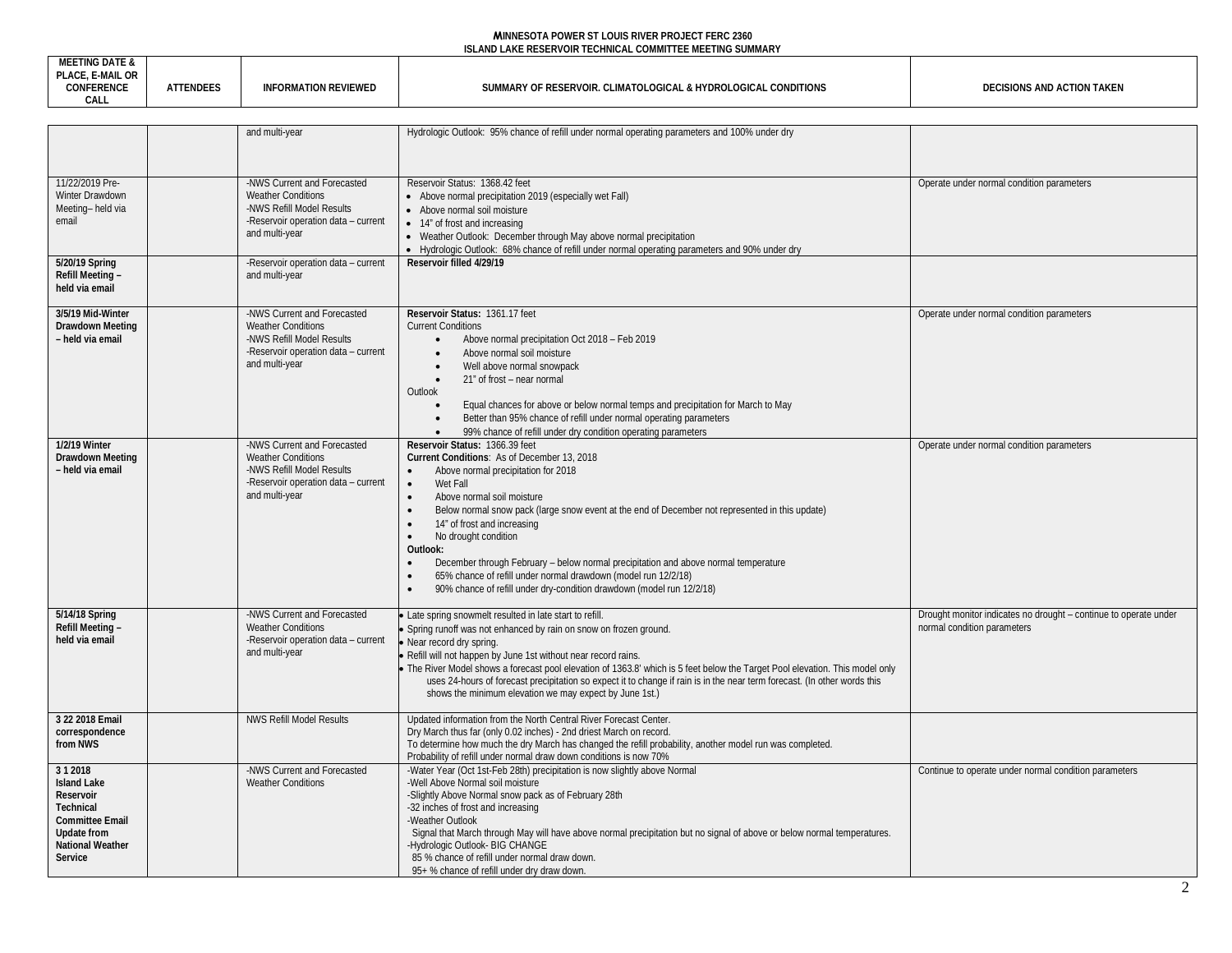| <b>AAP</b>                |                   |        |                                                |  |
|---------------------------|-------------------|--------|------------------------------------------------|--|
| <b>CDEMOT</b><br><b>A</b> | $100 - 1$<br>NULL | VILVVL | <b>CIIM</b><br>10<br>nditions<br><b>HYIJKI</b> |  |
| $\cap$ $\Lambda$          |                   |        |                                                |  |
|                           |                   |        |                                                |  |

| 2 12 2018<br><b>Island Lake</b><br>Reservoir<br><b>Technical</b><br>Committee<br>Winter Drawdown<br>Meeting<br>Monday, February<br>12, 2018<br>Minnesota Power<br><b>General Office</b><br><b>Building</b><br>30 W Superior St,<br>Duluth, MN<br>$12:30 - 2:00$ p.m. | MP(6)<br>DNR(5)<br><b>NWS (1)</b><br>Downstream (1)<br>Island (3)<br>Other (0 | -NWS Current and Forecasted<br><b>Weather Conditions</b><br>-Reservoir operation data - current<br>and multi-year                       | Reservoir Status: 1363.03<br>Current Conditions: Above normal precipitation 2017, Above normal soil moisture, Below normal precipitation 2018, low<br>snow pack, 28 inches of frost and increasing<br>Weather Outlook: Signal that March through May will have above normal precipitation and below normal temperatures<br>Hydrologic Outlook: 45% chance of refill under normal drawdown, 90% chance under Dry Condition plan                                                                                    | Continue to operate under normal condition parameters but<br>continue to monitor the situation. NWS will develop another<br>presentation around March 1 for the group to consider as there was<br>not consensus about whether to declare the period normal or dry. |
|----------------------------------------------------------------------------------------------------------------------------------------------------------------------------------------------------------------------------------------------------------------------|-------------------------------------------------------------------------------|-----------------------------------------------------------------------------------------------------------------------------------------|-------------------------------------------------------------------------------------------------------------------------------------------------------------------------------------------------------------------------------------------------------------------------------------------------------------------------------------------------------------------------------------------------------------------------------------------------------------------------------------------------------------------|--------------------------------------------------------------------------------------------------------------------------------------------------------------------------------------------------------------------------------------------------------------------|
| <b>Island Lake</b><br>Reservoir Technical<br>Committee<br>Pre-Winter<br>Drawdown Meeting-<br>held virtually via<br>email dated<br>December 12, 2017                                                                                                                  |                                                                               | -NWS Current and Forecasted<br><b>Weather Conditions</b><br>-NWS LaNina report<br>-Reservoir operation data - current<br>and multi-year | Reservoir Status - 1367.88 feet<br>Precipitation - Above normal<br>Drought / Soil Conditions- Wetter than normal soils and no drought present<br>Weather Outlook - Below normal temperatures and above normal precipitation<br>Hydrologic Outlook - Well above average chance of refill - 70% chance of refill for normal operation and 90% under dry<br>condition operation.                                                                                                                                     | Operate under normal condition operating parameters                                                                                                                                                                                                                |
| <b>Island Lake</b><br>Reservoir Technical<br>Committee<br>Spring Refill<br>Meeting-held<br>virtually via email<br>dated<br>May 24, 2017                                                                                                                              |                                                                               | -NWS Current Weather Conditions<br>-Reservoir operation data - current<br>and multi-year                                                | Reservoir Status - 1369.18 feet - full<br>Precipitation - Above normal<br>Temperatures - Above normal<br>Drought / Soil Conditions- Above normal soil moisture and no drought present                                                                                                                                                                                                                                                                                                                             | Operate under normal condition operating parameters                                                                                                                                                                                                                |
| <b>Island Lake</b><br>Reservoir Technical<br>Committee<br>Mid-Winter<br>Drawdown Meeting-<br>held virtually via<br>email dated<br>February 22, 2017                                                                                                                  |                                                                               | -NWS Current and Forecasted<br><b>Weather Conditions</b><br>-Reservoir operation data - current<br>and multi-year                       | Reservoir Status - 1363.92 feet<br>Precipitation - Above normal<br>Temperatures - Above normal<br>Drought / Soil Conditions- Above normal soil moisture and no drought present<br>Weather Outlook - Equal chances temperatures and above normal precipitation<br>Hydrologic Outlook - Well above average chance of refill - 90% chance of refill for normal operation and 95% under dry<br>condition operation.                                                                                                   | Operate under normal condition operating parameters                                                                                                                                                                                                                |
| Island Lake<br>Reservoir Technical<br>Committee<br>Pre-Winter<br>Drawdown Meeting-<br>held virtually via<br>email dated<br>December 2, 2016                                                                                                                          |                                                                               | -NWS Current and Forecasted<br><b>Weather Conditions</b><br>-Reservoir operation data - current<br>and multi-year                       | Reservoir Status - 1369.24 feet<br>Precipitation - Above normal<br>Temperatures - Above normal<br>Drought / Soil Conditions- Wetter than normal soils and no drought present<br>Weather Outlook - Below normal temperatures and above normal precipitation<br>Hydrologic Outlook - Well above average chance of refill - 80% chance of refill for normal operation and 95% under dry<br>condition operation.                                                                                                      | Operate under normal condition operating parameters                                                                                                                                                                                                                |
| <b>Island Lake</b><br>Reservoir Technical<br>Committee<br>Spring Refill<br>Meeting-held<br>virtually via email<br>dated                                                                                                                                              |                                                                               | -NWS Current and Forecasted<br><b>Weather Conditions</b><br>-Reservoir operation data - current<br>and multi-year                       | Reservoir Status - 1367.51 feet<br>Precipitation - Above normal since October 2015<br>Temperatures - Above normal<br>Drought / Soil Conditions-Exceptionally wet soils<br>Weather Outlook - Above normal temperatures and below normal precipitation<br>Hydrologic Outlook -At 8:00 a.m. 4/4/2016 Elevation 1367.43 - That's 1.5 feet from refilling, Inflow remains around 3 times<br>outflow. Inflows are receding, Expect another increase in inflow with upcoming rain event Tuesday evening and again during | Operate under normal condition operating parameters.                                                                                                                                                                                                               |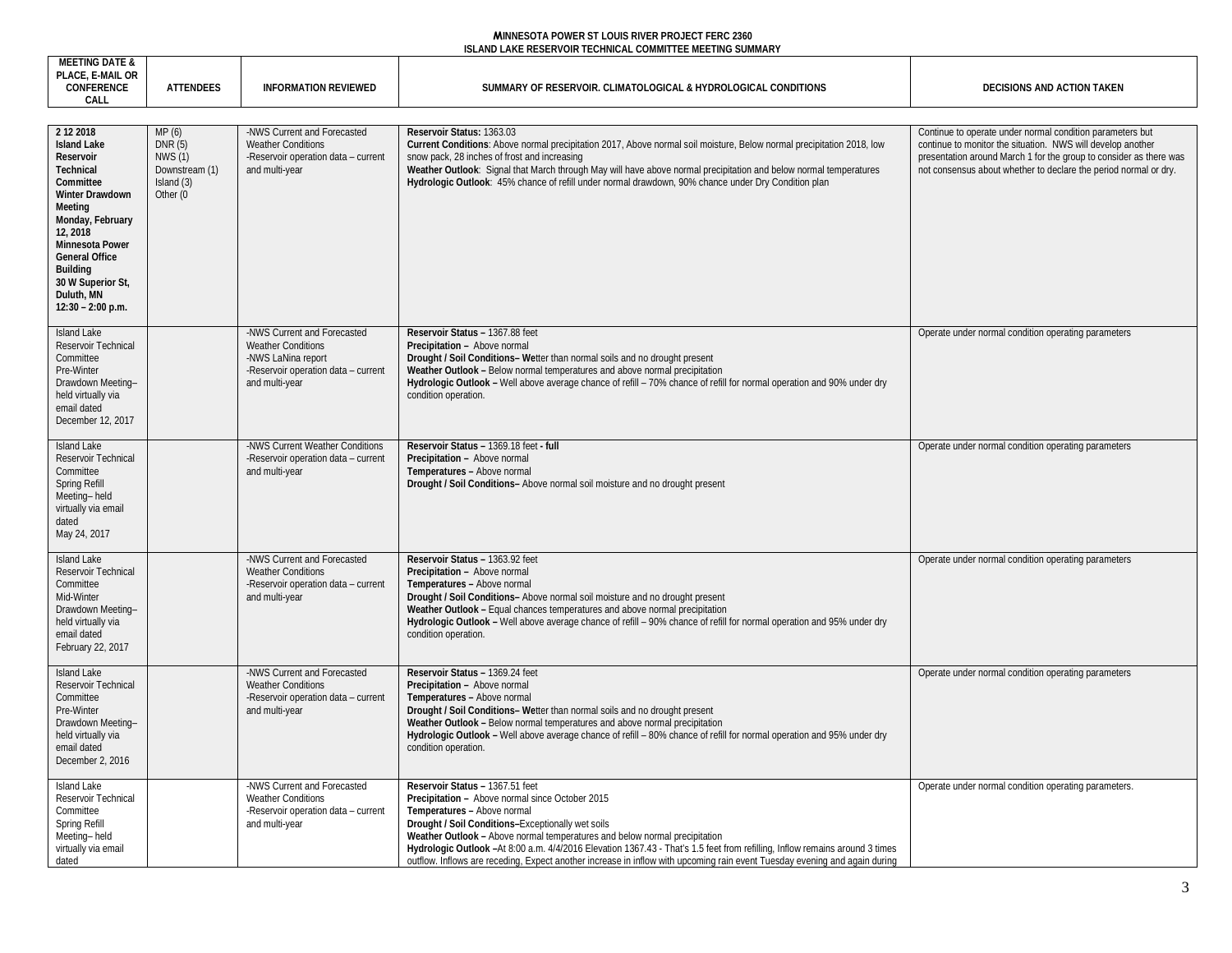| TING DATE &<br>.                    |                                 |                             |                                                                                                  |                                    |
|-------------------------------------|---------------------------------|-----------------------------|--------------------------------------------------------------------------------------------------|------------------------------------|
| . OR<br><b>IVIAIL</b><br>CONFERENCE | cNDEF <sup>®</sup><br><u>лı</u> | <b>INFORMATION REVIEWED</b> | . & HYDRC<br>. CONDITIONS<br>CLIMATOLOGI<br><sup>-</sup> Reservo<br>OGICA<br>`UMN<br>IARY<br>וחי | TAKEN<br>., AND ACTION T<br>ISIONS |
| CAL                                 |                                 |                             |                                                                                                  |                                    |

| April 4, 2016                                                                                                                                                  |                                                                                  |                                                                                                                                              | next melt cycle                                                                                                                                                                                                                                                                                                                                                                                                                                                                                                                                                                                                                                                                                                                                                                                                        |                                                                                                                                                                       |
|----------------------------------------------------------------------------------------------------------------------------------------------------------------|----------------------------------------------------------------------------------|----------------------------------------------------------------------------------------------------------------------------------------------|------------------------------------------------------------------------------------------------------------------------------------------------------------------------------------------------------------------------------------------------------------------------------------------------------------------------------------------------------------------------------------------------------------------------------------------------------------------------------------------------------------------------------------------------------------------------------------------------------------------------------------------------------------------------------------------------------------------------------------------------------------------------------------------------------------------------|-----------------------------------------------------------------------------------------------------------------------------------------------------------------------|
|                                                                                                                                                                |                                                                                  |                                                                                                                                              |                                                                                                                                                                                                                                                                                                                                                                                                                                                                                                                                                                                                                                                                                                                                                                                                                        |                                                                                                                                                                       |
| Island Lake<br>Reservoir Technical<br>Committee<br>Mid-Winter<br>Drawdown Meeting-<br>held virtually via<br>email dated<br>February 24, 2016                   |                                                                                  | -NWS Current and Forecasted<br><b>Weather Conditions</b><br>-NWS Refill Model<br>-Reservoir operation data - current<br>and multi-year       | Reservoir Status - 1363.03 feet<br>Precipitation - Above normal since October 2015<br>Temperatures - Above normal<br>Drought / Soil Conditions-Exceptionally wet soils, normal to above normal water in snowpack<br>Weather Outlook - Above normal temperatures and below normal precipitation<br>Hydrologic Outlook - well above average chance of refill - 88% chance of refill for normal operation and 96% under dry<br>condition operation.                                                                                                                                                                                                                                                                                                                                                                       | Operate under normal condition operating parameters.                                                                                                                  |
| Island Lake<br>Reservoir Technical<br>Committee<br>Pre-Winter<br>Drawdown Meeting<br>Monday, November<br>30, 2015<br>Web-ex and GOB<br>Rm. 140 - 10:00<br>a.m. | MP(6)<br>DNR(3)<br><b>NWS (1)</b><br>Downstream (1)<br>Island (1)<br>Other $(0)$ | -NWS Current and Forecasted<br><b>Weather Conditions</b><br>-NWS Refill Model<br>-Reservoir operation data - current<br>and multi-year       | Reservoir Status - 1368.78 feet<br>Precipitation - Heavy rain in Aug and Sept ended drought<br>Temperatures - Temperatures have been around normal<br>Drought / Soil Conditions- very high but no snow<br>Weather Outlook - Below normal precipitation and above normal temps, El Nino - main driver behind long term weather<br>outlooks<br>Hydrologic Outlook - 70% chance of refill for normal operation (63 years of historical data and not considering El Nino) and<br>90% under dry condition operation. (Compare to historical perspective of 62% under normal and 83% under dry)                                                                                                                                                                                                                              | Normal conditions declared. Operate under normal condition<br>operating parameters.<br>If conditions remain normal, the mid-winter meeting will be held via<br>email. |
| Island Lake<br>Reservoir Technical<br>Committee<br>Mid-Winter<br>Drawdown Meeting<br>Friday, February 20,<br>2015<br>Videoconference -<br>9:30 a.m.            | MP(6)<br>DNR(3)<br>NWS(2)<br>Downstream (1)<br>Island (3)<br>Other $(0)$         | <b>NWS Current and Forecasted</b><br><b>Weather Conditions</b><br>-NWS Refill Model<br>-Reservoir Operation data - current<br>and multi-year | Reservoir Status - 1362.31 feet<br>Precipitation - Slightly below normal for the past 6 months<br>Temperatures - Temperatures have been around normal<br>Drought / Soil Conditions- Slight degradation to D0<br>Short Range outlook - Nothing spectacular either way<br>Longer Range - No strong indicators to forecast above or below normal temperatures or precipitation<br>Hydrologic Outlook - Confidence is lower than average for successful fill in normal (15%) operating conditions; somewhat<br>more confident (55%) at dry operating conditions                                                                                                                                                                                                                                                            | Operate under Normal Conditions with a one foot reduction in<br>drawdown                                                                                              |
| Winter Drawdown<br>Meeting<br>Tuesday, January 6,<br>2015<br>Thomson City Hall,<br>33 Dalles Ave,<br>Carlton, Minnesota<br>10:00 a.m. - 12:00<br>p.m.          | MP(8)<br>DNR(3)<br><b>NWS (1)</b><br>Downstream (1)<br>Island (2)<br>Other $(0)$ | <b>NWS Current and Forecasted</b><br><b>Weather Conditions</b><br>-NWS Refill Model<br>-Reservoir Operation data - current<br>and multi-year | Reservoir Status - Drawdown started on November 13 at 1367.13 (36.82), 1.68 feet below full pond<br>Precipitation - Slightly below normal for the past 6 months<br>Temperatures - Temperatures have been around normal.<br>Drought / Soil Conditions- Slight degradation to D0<br>Short Range outlook (Jan) - Nothing spectacular either way<br>Longer Range - No strong indicators to forecast above or below normal temperatures or precipitation<br>Hydrologic Outlook - Confidence is lower than average for successful fill in normal (20-30%) operating conditions; much<br>more confident (65%) at dry operating conditions                                                                                                                                                                                     | Operate under Normal Conditions with a one foot reduction in<br>drawdown to be reassessed on or before February 20 meeting.                                           |
| Spring Refill Meeting<br>- held virtually via<br>email dated May 29,<br>2014                                                                                   |                                                                                  | -NWS Current and Forecasted<br><b>Weather Conditions</b><br>-Reservoir Operation data - current<br>and multi-year                            | Reservoir full<br>Precipitation - Precipitation was well above normal for the season, leading to high water levels on area lakes and streams<br>but little flooding.<br>Temperatures - Persistent cold Winter Season; early deep snow resulted in relatively shallow frost depth; snow and soil<br>frost issues have ended.<br>Drought / Soil Conditions- Drought conditions have ended for the area, currently normal; soil moisture from 125 to 175<br>percent of normal for all depths<br>Short Range outlook (June) - Continued cool.<br>Longer Range - Temperatures look colder than normal through the summer; possibly drier than normal early in the<br>summer.<br>Next Winter – looking more likely that El Nino conditions will form, leading to warmer than normal temps, no strong<br>precipitation signal | -Operate under Normal Conditions                                                                                                                                      |
| Mid-winter<br>Drawdown Meeting<br>- held virtually via<br>email dated<br>February 24, 2014                                                                     |                                                                                  | -NWS Current and Forecasted<br><b>Weather Conditions</b><br>-NWS Refill Model<br>-Reservoir Operation data - current<br>and multi-year       | Precipitation -Precipitation is above normal in the basin since October 1; 4 to 6 inches of snow water equivalent on the<br>around.<br>Temperatures - Persistent cold Winter Season; early deep snow resulted in relatively shallow frost depth.<br>Drought / Soil Conditions- Continue to improve over last year, now considered no drought in the area<br>Short Range outlook (Feb) - Continued C. O. L. D.                                                                                                                                                                                                                                                                                                                                                                                                          | -Operate under Normal Conditions                                                                                                                                      |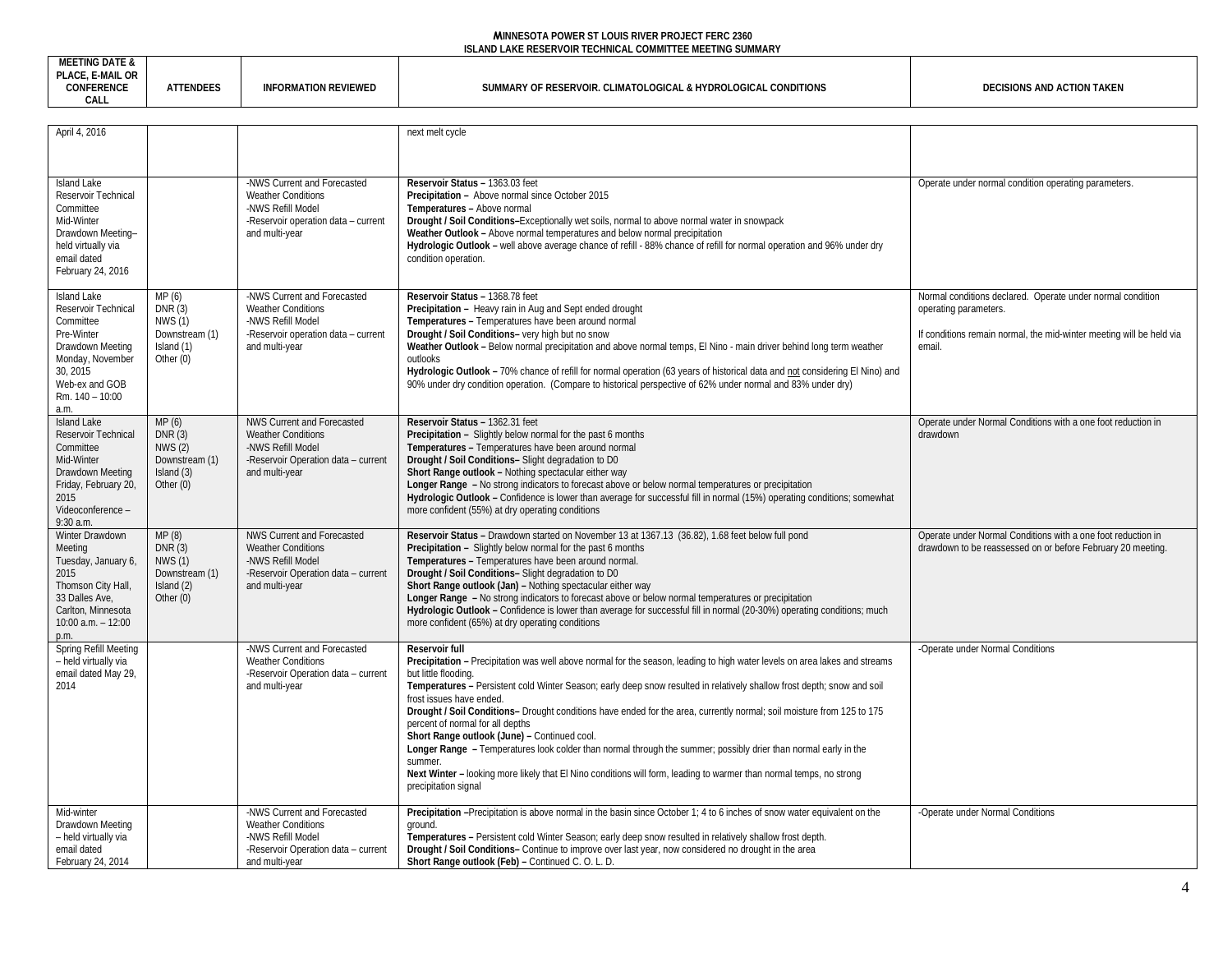| <b>MEETING DATE &amp;</b><br>PLACE, E-MAIL OR<br>CONFERENCE<br>CALL                                                                                            | <b>ATTENDEES</b>                                                                 | <b>INFORMATION REVIEWED</b>                                                                                                                                         | SUMMARY OF RESERVOIR. CLIMATOLOGICAL & HYDROLOGICAL CONDITIONS                                                                                                                                                                                                                                                                                                                                                                                                                                                                                                                                                                                                                                                                                                                                                                                                                                                                                                                | DECISIONS AND ACTION TAKEN                                                                                                                                                                                                                                                                                                                                                                                                                                                                                                                                                                                                                                               |
|----------------------------------------------------------------------------------------------------------------------------------------------------------------|----------------------------------------------------------------------------------|---------------------------------------------------------------------------------------------------------------------------------------------------------------------|-------------------------------------------------------------------------------------------------------------------------------------------------------------------------------------------------------------------------------------------------------------------------------------------------------------------------------------------------------------------------------------------------------------------------------------------------------------------------------------------------------------------------------------------------------------------------------------------------------------------------------------------------------------------------------------------------------------------------------------------------------------------------------------------------------------------------------------------------------------------------------------------------------------------------------------------------------------------------------|--------------------------------------------------------------------------------------------------------------------------------------------------------------------------------------------------------------------------------------------------------------------------------------------------------------------------------------------------------------------------------------------------------------------------------------------------------------------------------------------------------------------------------------------------------------------------------------------------------------------------------------------------------------------------|
|                                                                                                                                                                |                                                                                  |                                                                                                                                                                     |                                                                                                                                                                                                                                                                                                                                                                                                                                                                                                                                                                                                                                                                                                                                                                                                                                                                                                                                                                               |                                                                                                                                                                                                                                                                                                                                                                                                                                                                                                                                                                                                                                                                          |
|                                                                                                                                                                |                                                                                  |                                                                                                                                                                     | Longer Range - Temperatures look colder than normal through the spring; Little hint on precipitation<br>Hydrologic Outlook – Confidence is much higher than average for successful fill in either normal (95+%) or dry (98%)<br>operating conditions                                                                                                                                                                                                                                                                                                                                                                                                                                                                                                                                                                                                                                                                                                                          |                                                                                                                                                                                                                                                                                                                                                                                                                                                                                                                                                                                                                                                                          |
| Pre-Winter<br>Drawdown Meeting<br>Monday, December<br>9, 2013<br>Thomson City Hall,<br>33 Dalles Ave,<br>Carlton, Minnesota<br>$11:30$ p.m. $-1:00$<br>p.m.    | MP (9)<br>DNR (1)<br><b>NWS (2)</b><br>Downstream (1)<br>Island (2)<br>Other (1) | -NWS Current and Forecasted<br><b>Weather Conditions</b><br>-NWS Refill Model<br>-Reservoir Operation data - current<br>and multi-year<br>-Remote monitoring update | Reservoir Status - Drawdown started on November 20 at 1368.35 (38.04), 1.46 feet below full pond<br>Precipitation – August – September dry led to return to D0 Drought Status. However precipitation is above normal in the<br>basin since October 1 and 2 to 3 inches of S.W.E on the ground.<br>Temperatures - Hot August (14 days above 80 deg) and warm September. Temperatures tipped basin back into D0.<br>Drought / Soil Conditions- Improved over last year (D2 improved to D0)<br>Short Range outlook (Dec) - C. O. L. D. with a bit of snow, especially early<br>Longer Range - No strong indicators to forecast above or below normal temperatures or precipitation<br>Hydrologic Outlook - Confidence is higher than average for successful fill in either normal (70%) or dry (90+%) operating<br>conditions. (Compare to historical perspective of 62% under normal and 83% under dry)                                                                         | -Operate under Normal Conditions                                                                                                                                                                                                                                                                                                                                                                                                                                                                                                                                                                                                                                         |
| Email<br>correspondence<br>5/13/13                                                                                                                             |                                                                                  | Normal Condition and Dry Condition<br><b>Operating Plans</b>                                                                                                        | Clarification was needed about when to revert back to the Normal Condition Operating Plan. Per Deserae Hendrickson DNR<br>email dated 5-6-13, clarification was provided and will be followed. The formal update to the wording in the Operating Plan<br>will be discussed at the next meeting.                                                                                                                                                                                                                                                                                                                                                                                                                                                                                                                                                                                                                                                                               | If US Drought Monitor indicates the watershed is still in<br>drought status (D0 or higher), then you proceed with Q95 flows<br>(even if you cross over the normal refill curve) until you achieve a<br>reservoir elevation of 37.5, at which time you revert back to normal<br>minimum flows.<br>2) If we are no longer in drought status or drop out of drought<br>status, and you reach or exceed the Normal Refill Curve, then you<br>should revert back to normal minimum flows (even if you are below<br>the 37.5 elevation).<br>3) If you achieve the 37.5 elevation, you automatically revert<br>back to normal minimum flows (regardless of drought conditions). |
| Spring Refill Meeting<br>Friday April 5, 2013<br>Thomson City Hall<br>33 Dalles Ave,<br>Carlton, Minnesota<br>12:00 p.m. $- 2:00$<br>p.m.                      | MP (9)<br>DNR(4)<br><b>NWS (2)</b><br>Downstream (2)<br>Island (5)<br>Other (1)  | -NWS Current and Forecasted<br><b>Weather Conditions</b><br>-NWS Refill Model<br>-Reservoir Operation data - current<br>and multi-year                              | Reservoir Status - Drawdown ended and waiting for refill - elevation on 4/3/13 = 1360.78 (30.47)<br>Precipitation – Since July conditions have been dry. While we have seen some events this winter, still below normal from a<br>longer multi-seasonal perspective.<br>Temperatures - For Oct through Early April, average temperatures Below Normal<br>Soil Conditions - Dry across the entire basin. Moderate (D1) to Severe Drought (D2).<br>Short Range outlook (Through Mid Apr) - Normal to above normal Precipitation with Normal to Below Normal<br>Temperatures<br>For Apr through Jun – Broader 3 month climate outlook – Equal Chances of above or below normal precipitation.<br>Equal chances of above or below normal temperatures.<br>NWS Model Chance of Refill - 45% chance of refill by June 1 under normal operating plan and 95% chance under dry<br>condition operating plan. (Compare to historical perspective of 62% under normal and 83% under dry) | -Dry conditions continue. Operate under the Dry Condition<br>Operating Plan - discharge set to Q95 minimum flow.                                                                                                                                                                                                                                                                                                                                                                                                                                                                                                                                                         |
| <b>Island Lake</b><br>Reservoir Technical<br>Committee<br>Mid-Winter<br>Drawdown Meeting<br>Wednesday,<br>February 13, 2013<br>Videoconference -<br>10:00 a.m. | MP (10)<br>DNR (5)<br>NWS(2)<br>Downstream (1)<br>Island (3)                     | -NWS Current and Forecasted<br><b>Weather Conditions</b><br>-NWS Refill Model<br>-Reservoir Operation data - current<br>and multi-year                              | Reservoir Status - Current Elevation 1363.81 (33.50)<br>Precipitation - Conditions since July have been dry<br>Temperature - For Oct. through Feb 9, average temp around normal<br>Soil Condition - Dry across entire basin. Severe drought - D2 status<br>Short Range Outlook (Feb) - Slightly above normal precip with below normal temps<br>Longer Range Outlook - Above normal precip and equal chances for temps<br>NWS Model Chance of Refill - 38% chance of refill by June 1 under normal operating plan and 80% chance under dry<br>condition operating plan. (Compare to historical perspective of 60% under normal and 80% under dry)                                                                                                                                                                                                                                                                                                                              | -Dry conditions continue so continue to operate under Dry Condition<br>Operating Plan with a 2.5 feet maximum reduction in the drawdown<br>target. Drawdown target for April 1 is 1360.61' (30.30').                                                                                                                                                                                                                                                                                                                                                                                                                                                                     |
| <b>Island Lake</b><br>Reservoir Technical<br>Committee<br>Pre-Winter<br>Drawdown Meeting<br>Tuesday, December                                                  | MP(5)<br>DNR(4)<br><b>NWS (2)</b><br>Downstream (2)<br>Island (6)<br>Other (1)   | - NWS Current and Forecasted<br><b>Weather Conditions</b><br>-NWS Refill Model<br>-Reservoir Operation data - current<br>and multi-year                             | Reservoir Status - Drawdown started 12/7/12 at 1366.43' (2.38' below full)<br>Precipitation - Wet through June. Very dry this fall and very little snowpack now in place.<br>Temperatures - Average temperatures have been above average.<br>Soil Conditions - Dry across the entire basin. Severe Drought - D2 status.<br>Short Range outlook (Dec) - Equal Chances - no strong indication<br>For Jan - Apr - Equal chances of above or below normal precipitation, Below normal to normal temperatures.                                                                                                                                                                                                                                                                                                                                                                                                                                                                     | -Dry Condition declared.<br>-Operate under Dry Condition Operating Plan with a 2.5 feet<br>drawdown reduction. Therefore drawdown target for April 1 is<br>1360.61' (30.30').<br>-Next meeting will be in February.                                                                                                                                                                                                                                                                                                                                                                                                                                                      |

**NWS Model Chance of Refill –** 30% under Normal Condition Operating Plan and 65% under Dry Condition Operating Plan.

(Compare to historical perspective of 60% under normal and 80% under dry)

18, 2012 – 1:00 p.m. Thomson City Hall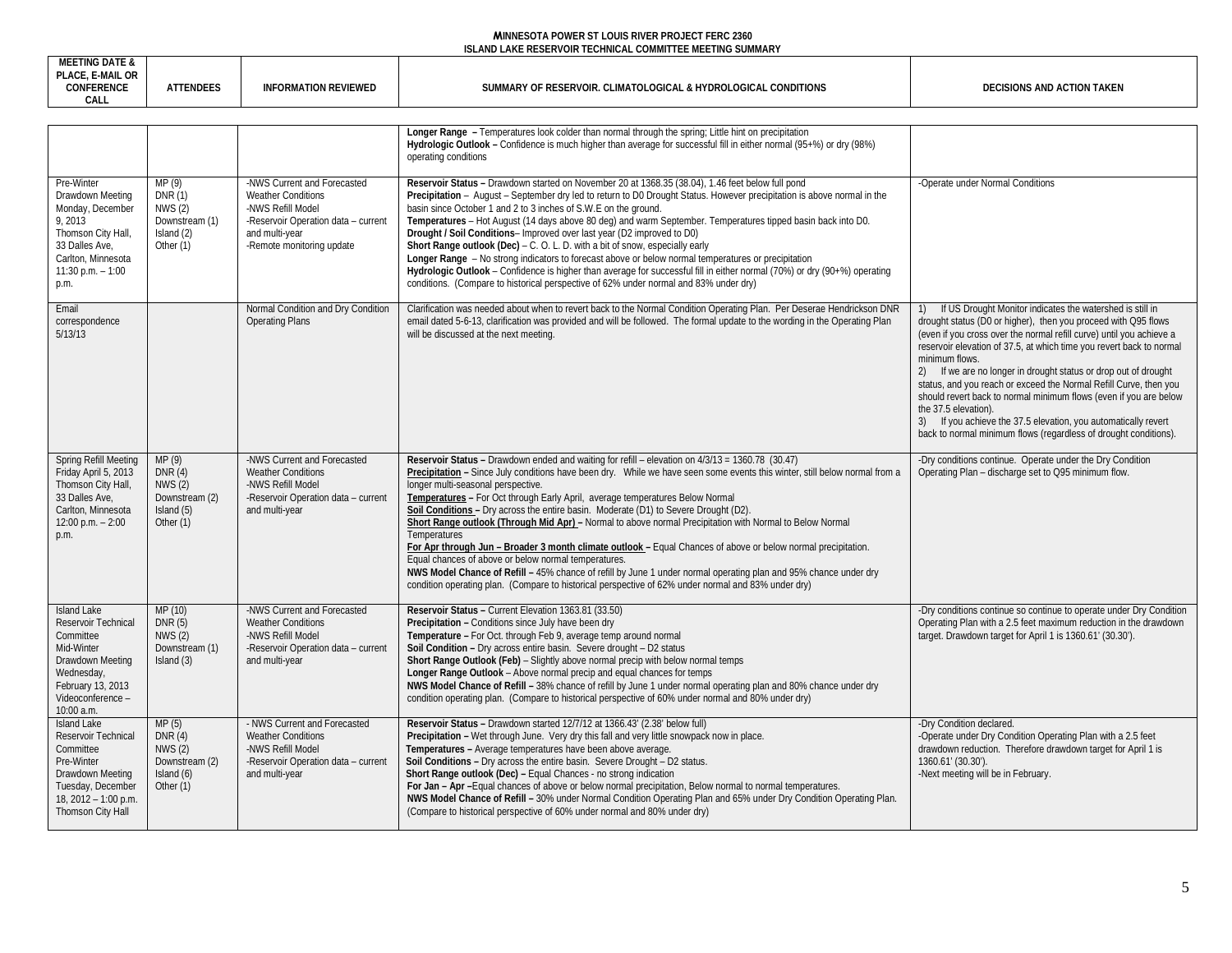| <b>MEETING DATE &amp;</b><br>PLACE, E-MAIL OR<br><b>CONFERENCE</b><br>CALL                           | <b>ATTENDEES</b>                                                                           | <b>INFORMATION REVIEWED</b>                                                                                                                                                                                             | SUMMARY OF RESERVOIR. CLIMATOLOGICAL & HYDROLOGICAL CONDITIONS                                                                                                                                                                                                                                                                                                                                                                                                                                                                                                                                                                                                                                                                                                                                                                                                                                                                                                                                                                                                                                                                                                                                                                                                                                                                                                                                                            | DECISIONS AND ACTION TAKEN                                                                                                                                                                                                                                                                                                                                         |
|------------------------------------------------------------------------------------------------------|--------------------------------------------------------------------------------------------|-------------------------------------------------------------------------------------------------------------------------------------------------------------------------------------------------------------------------|---------------------------------------------------------------------------------------------------------------------------------------------------------------------------------------------------------------------------------------------------------------------------------------------------------------------------------------------------------------------------------------------------------------------------------------------------------------------------------------------------------------------------------------------------------------------------------------------------------------------------------------------------------------------------------------------------------------------------------------------------------------------------------------------------------------------------------------------------------------------------------------------------------------------------------------------------------------------------------------------------------------------------------------------------------------------------------------------------------------------------------------------------------------------------------------------------------------------------------------------------------------------------------------------------------------------------------------------------------------------------------------------------------------------------|--------------------------------------------------------------------------------------------------------------------------------------------------------------------------------------------------------------------------------------------------------------------------------------------------------------------------------------------------------------------|
| Spring Refill Meeting<br>Thursday, May 31,<br>2012                                                   | MP(4)<br>DNR(3)<br><b>NWS (1)</b><br>Hunter (1)<br>Bowman (1)<br>Island (5)                | -NWS Current and Forecasted<br><b>Weather Conditions</b><br>-Reservoir Operation data - current<br>and multi-year<br>-Letters of interest from Island Lake<br>Reservoir residents to become<br>formal committee members | Reservoir Status - Reservoir reached full 1368.81 on May 31, 2012<br>Precipitation - Pattern shifted to a very wet pattern in late April/May. Well above normal rains for May<br>Temperature - Mild with above average readings<br>Soil Condition - now wet - Drought Monitor shows improvement<br>Short Range outlook (June) – Equal Chances of above or below normal temperatures and precipitation.<br>For June through Aug - Broader look CPC - Equal chances of above or below normal temperatures and precipitation.<br>Canadians indicating below normal precipitation and temperatures.                                                                                                                                                                                                                                                                                                                                                                                                                                                                                                                                                                                                                                                                                                                                                                                                                           | -Operate under Normal Condition Operating Plan<br>-Five of Six Island Lake Reservoir residents interested in serving on<br>committee were in attendance. Clay Cich, Jim Ray, Roger<br>Lindberg, and Roy Sundbom will represent the group with Matt Cich<br>and James Schweiger as alternates.<br>Five year review meetings will be scheduled starting in the fall. |
| Mid-Winter<br>Drawdown Meeting<br>February 16, 2012<br>Thomson City Hall                             | MP (7)<br>DNR (6)<br><b>NWS (1)</b><br>Hunter (1)<br>Island (10)<br>Other (1)              | -NWS Current and Forecasted<br><b>Weather Conditions</b><br>-NWS Refill Model<br>-Reservoir Operation data - current<br>and multi-year                                                                                  | Reservoir Status - Drawdown started 11/21/11 at elevation 1367.29' (1.52' below full). Current Elevation 1363.63 (33.32)<br>Precipitation - Below normal since September 2011 with above normal expected March to May<br>Temperature – Above normal Sept 2011 to Feb 2012 with expected March to May at equal chances<br>Soil Condition - Abnormally dry D0 to moderate D1 drought in watershed<br>NWS Model Chance of Refill - 18% chance of refill by July 15 operating under dry conditions<br>Other - Reviewed 2003/04 and 2006/07 drawdowns - drought was moderate D1 to severe D2, starting drawdown elevations<br>were lower than this year, and refill was accomplished on or near June 1                                                                                                                                                                                                                                                                                                                                                                                                                                                                                                                                                                                                                                                                                                                         | -Dry Condition continues<br>-Continue to operate under Dry Condition Operating Plan with a 2.5<br>feet drawdown reduction. Therefore drawdown target for April 1 is<br>1360.61' (30.30').<br>-Five year review of operating plan due to FERC in 2013 and a<br>Committee will meet in 2012 for this review.<br>-Next meeting will be scheduled for mid-May.         |
| Pre-Winter<br>Drawdown meeting<br>December 13, 2011<br>Videoconference                               | MP (8)<br>DNR(4)<br><b>NWS (1)</b><br>Bowman (1)<br>Hunter (1)<br>Island (10)<br>Other (1) | -NWS Current and Forecasted<br><b>Weather Conditions</b><br>-NWS Refill Model<br>-Reservoir Operation data - current<br>and multi-year                                                                                  | Reservoir Status - Drawdown started 11/21/11 at elevation 1367.29' (1.52' below full)<br>Precipitation - Below normal, 25%-50% of normal, drought conditions worsening, above normal precip expected<br>Temperature - Above normal last few months with below normal temps expected<br>Soil Condition - Abnormally dry to moderate D1 drought in watershed<br>NWS Model Chance of Refill - 15% under Normal Condition Operating Plan and 50% under Dry Condition Operating Plan.<br>(Compare to historical perspective of 60% under normal and 80% under dry)<br>Other - Reviewed 2003/04 and 2006/07 drawdowns - drought was moderate D1 to severe D2, starting drawdown elevations<br>were lower than this year, and refill was accomplished on or near June 1                                                                                                                                                                                                                                                                                                                                                                                                                                                                                                                                                                                                                                                          | -Dry Condition declared.<br>-Operate under Dry Condition Operating Plan with a 2.5 feet<br>drawdown reduction. Therefore drawdown target for April 1 is<br>1360.61' (30.30').<br>-Five year review of operating plan due to FERC in 2013 and a<br>Committee will meet in 2012 for this review.<br>-Next meeting will be in February.                               |
| Spring Refill Meeting<br>Thursday, May 12,<br>2011<br>Videoconference                                | MP(6)<br>DNR(4)<br>NWS (1)<br>Bowman (1)                                                   | NWS and State Climatology data,<br>model output and forecasts<br>Island Lake Reservoir YTD<br>Operations and Multi-year<br>elevations graphs                                                                            | Summary<br>Precipitation–For April and into the early part of May we have had slightly above normal Precipitation which is good as more<br>water is able to run off prior to "full" green up. Inflow to Island lake peaked with snow melt and Late April precipitation.<br>Temperatures-For April through the early part of May has been slightly below normal temperatures.<br>Soil Conditions -slightly above normal. Wetlands are generally high and a large portion of additional future rainfall will<br>runoff into the reservoir. Drying expected the next 7 days<br>Short Range outlook (May) -Above Normal temperatures and below normal precipitation through May 20th. Then moving<br>back into a wetter pattern toward the later part of the month.<br>May -July -Below normal temperatures and no real indications either way of above or below normal precipitation.                                                                                                                                                                                                                                                                                                                                                                                                                                                                                                                                        | Normal conditions declared with normal operating conditions.<br>Mid-summer update will be emailed to group.<br>Next meeting not yet scheduled.                                                                                                                                                                                                                     |
| Telephone call and<br>email<br>February 11, 2011                                                     | MP, NWS                                                                                    | NWS model                                                                                                                                                                                                               | Discussed the NWS model inputs, as the projected 98% refill chance is well above normal refill chances (historically ~60-<br>80%).                                                                                                                                                                                                                                                                                                                                                                                                                                                                                                                                                                                                                                                                                                                                                                                                                                                                                                                                                                                                                                                                                                                                                                                                                                                                                        | NWS to review projection and effect of date inputs on model<br>accuracy.                                                                                                                                                                                                                                                                                           |
| Mid-Winter<br>Drawdown Meeting<br>Gov't Services<br>Building<br>(teleconference)<br>February 3, 2011 | MNDNR (3)<br>MP(4)<br>NWS(2)<br>Bowman Lake (1)<br>Island Lake (1)                         | NWS and State Climatology data,<br>model output and forecasts.<br>Island Lake 2004-2011 water<br>elevation, inflow and outflow plots                                                                                    | Island Lk Status: Current elevation about 34.25 ft, being drawn down ~1' above curve. Discharge approximately 500 cfs<br>from Island Lake.<br>Precipitation: Late October and November rains brought precipitation total to slightly above normal for Duluth. Brimson stil<br>slightly below normal. Snowfall totals above normal; snow-water equivalent (SWE) at 3.7 in Brimson, 3.9 in Island Lake<br>Temperature Status: Colder than normal in December/January (November was 2.5 degrees F higher than normal).<br>Drought Status: Drought in the watershed ended with the late October storm.<br>Extended Forecast: La Nina expected to produce higher precip totals than average in February, equal chances for March-<br>April. Strong possibility of below normal temperatures February-April.<br>Soil States: Soils in upper and lower horizons still wet, though lower zones appear to be losing some moisture Very<br>shallow frost penetration due to coinciding snowfall and cold weather arrivals in November. Frost levels as shallow as 6" in<br>some areas.<br>Volume exceedance: Per NWS model - With current conditions and using normal operating quidelines the chance of refill by<br>June 1 <sup>st</sup> is 98% provided spring precipitation is normal. With current conditions and using dry refill operating quidelines, the<br>chance of refill to the dry refill range by July 15th is >98%. | Normal conditions declared, with drawdown target of 27.8 by April 1.<br>MP will continue to monitor weather conditions and re-evaluate<br>drawdown schedule if necessary.                                                                                                                                                                                          |
| Pre-Winter Meeting<br><b>Thomson Station</b><br>December 14, 2010                                    | MNDNR (2)<br>MP(5)<br>NOAA (3)<br>Hunter Lake (1)<br>Island Lake (4)                       | DNR overview of St. Louis River<br>Project, Island Lake Technical<br>Committee, reservoir operations,<br>and response to drought conditions<br>NWS and State Climatology data,<br>model output and forecasts.           | Island Lk Status: Large rain event in late October filled reservoir to within 1 foot of June 1 target elevation. Discharge met<br>minimum flow requirement through November, until increased for winter drawdown on December 1.<br>Precipitation: Duluth ~3 inches above normal precip for 2010, largely due to mid-May storm event. Brimson ~5 inches<br>below normal. Mid-May storm stayed south of the watershed, so no large runoff events after early March snowmelt.<br>Sporadic rains absorbed by vegetation, swamps and soil until late October event.<br>Snowpack currently 12 inches with 2.3 inch snow water equivalent at Island Lake.<br>Temperature Status: June through November generally a bit above normal, creating more evaporation. December is below<br>normal.                                                                                                                                                                                                                                                                                                                                                                                                                                                                                                                                                                                                                                     | Normal conditions declared, with drawdown target of 27.8 by April 1.<br>MP will continue to monitor weather conditions and re-evaluate<br>drawdown schedule if necessary.<br>The next meeting is tentatively scheduled for the first week of<br>February.                                                                                                          |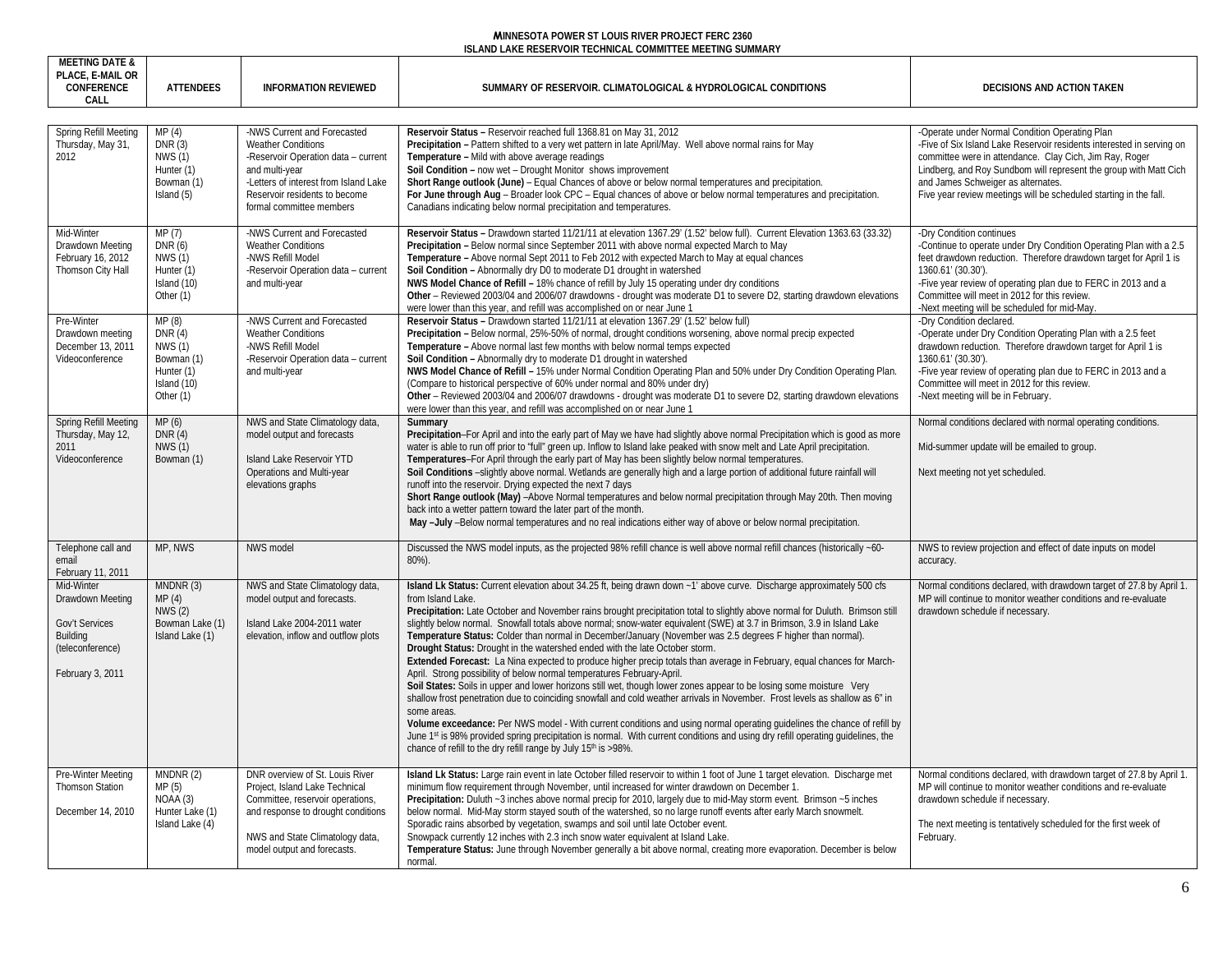| <b>MEETING DATE &amp;</b><br>PLACE, E-MAIL OR<br>CONFERENCE<br>CALL | <b>ATTENDEES</b>                                                                       | <b>INFORMATION REVIEWED</b>                                                                                                                                                                                                                     | SUMMARY OF RESERVOIR. CLIMATOLOGICAL & HYDROLOGICAL CONDITIONS                                                                                                                                                                                                                                                                                                                                                                                                                                                                                                                                                                                                                                                                                                                                                                                                                                                                                                                                                                                                                                                                                                                                                                                                                                                                                                                                                                                                                                                     | DECISIONS AND ACTION TAKEN                                                                                                                                                                                                                                                                                                                                                                                                                                                                                                                                      |
|---------------------------------------------------------------------|----------------------------------------------------------------------------------------|-------------------------------------------------------------------------------------------------------------------------------------------------------------------------------------------------------------------------------------------------|--------------------------------------------------------------------------------------------------------------------------------------------------------------------------------------------------------------------------------------------------------------------------------------------------------------------------------------------------------------------------------------------------------------------------------------------------------------------------------------------------------------------------------------------------------------------------------------------------------------------------------------------------------------------------------------------------------------------------------------------------------------------------------------------------------------------------------------------------------------------------------------------------------------------------------------------------------------------------------------------------------------------------------------------------------------------------------------------------------------------------------------------------------------------------------------------------------------------------------------------------------------------------------------------------------------------------------------------------------------------------------------------------------------------------------------------------------------------------------------------------------------------|-----------------------------------------------------------------------------------------------------------------------------------------------------------------------------------------------------------------------------------------------------------------------------------------------------------------------------------------------------------------------------------------------------------------------------------------------------------------------------------------------------------------------------------------------------------------|
|                                                                     |                                                                                        |                                                                                                                                                                                                                                                 |                                                                                                                                                                                                                                                                                                                                                                                                                                                                                                                                                                                                                                                                                                                                                                                                                                                                                                                                                                                                                                                                                                                                                                                                                                                                                                                                                                                                                                                                                                                    |                                                                                                                                                                                                                                                                                                                                                                                                                                                                                                                                                                 |
|                                                                     |                                                                                        | Island Lake 2003-2010 water<br>elevation, inflow and outflow plots,<br>historical cumulative inflow to<br>compare dry years vs. normal and<br>wet years                                                                                         | Drought Status: Drought in the watershed ended with the late October storm.<br>Extended Forecast: La Nina expected to produce below normal temperatures for the next 4 months. Equal chances of<br>wetter or drier winter.<br>Soil States: Soil moisture is high after October rain and November snow.<br>Volume exceedance: With current conditions and using normal operating quidelines the chance of refill by June 1st is 87%.<br>With current conditions and using dry refill operating quidelines, the chance of refill to the dry refill range by July 15 <sup>th</sup> is 91%.                                                                                                                                                                                                                                                                                                                                                                                                                                                                                                                                                                                                                                                                                                                                                                                                                                                                                                                            |                                                                                                                                                                                                                                                                                                                                                                                                                                                                                                                                                                 |
| <b>Spring Meeting</b><br>Via teleconference<br>May 4, 2010          | MNDNR (3)<br>MP(6)<br>NOAA(4)<br>Bowman Lake (1)<br>Hunter Lake (1)<br>Island Lake (1) | NWS and State Climatology data,<br>model output and forecasts.<br>Island Lake 2004-2010 water<br>elevation, inflow and outflow plots                                                                                                            | Island Lk Status: Approximately 4.7 feet below June 1 target elevation. D1 drought status has been declared and out flows<br>now match inflows.<br>Precipitation: Over 3 inches below normal precip levels for Jan 2010-May 2010. 2nd driest April on record (for Brimson). 4<br>inches of water equivalent snowpack was melted in 15 days. The likelihood of refill will decrease as the summer progresses<br>and the drought condition is expected to continue.<br>Temperature Status: Warmest March/April on record<br>Drought Status: Island lake is now under a D1 drought status. A portion of the watershed is under a D2 drought status.<br>Extended Forecast: Above normal temperatures for the next 3 month period. El Nino will be weakening and is expected to<br>be a neutral influence on weather patterns.<br>Soil States: Soil moisture is very low throughout.<br>Volume exceedance: With current conditions and using normal operating quidelines the chance of refill by June 1 <sup>st</sup> is 3%.<br>With current conditions and using dry refill operating quidelines, the chance of refill to the dry refill range by July 15 <sup>th</sup> is 30%.                                                                                                                                                                                                                                                                                                                                        | Dry conditions declared. Operate reservoir under dry condition refill<br>plan with Q95 outflows (or inflow if less) until the upper dry refill<br>curve is reached. MP will continue to monitor weather conditions<br>and re-evaluate schedule if necessary.<br>The MNDNR would like a status report in July via email with MP.<br>The next meeting will be decided at that time.                                                                                                                                                                               |
| Mid-Winter Meeting<br>Via teleconference<br>January 28, 2010        | MNDNR (5)<br>MP(5)<br>NOAA(2)<br>Bowman Lake (1)<br>Hunter Lake (1)                    | NWS and State Climatology data,<br>model output and forecasts.<br>Island Lake 2004-2009 water<br>elevation, inflow and outflow plots<br>General conversation of how MP's<br>operations are based on "rate of<br>change" in reservoir elevations | Precipitation - Slightly above average December - January, high water equivalent (WE) in snowpack<br>Temperatures - Slightly above normal December - January<br>Short Range outlook (End of January-early February) -Normal temperatures expected, above normal precipitation<br>Extended Forecast: - Above normal temperatures (with fairly good confidence); "equal chances" for precipitation.<br>Soil States - Upper zones on wet side of normal, lower zones still drier than normal due to 2009 summer conditions<br>Volume exceedance: Under normal operating conditions in an average year, the chance of refill is 60%. With current<br>conditions and using dry condition operating quidelines, chance of refill this year is 98% by July 15 and 78% by June 1.<br>Using normal condition operating quidelines, chance of refill this year is 70%.                                                                                                                                                                                                                                                                                                                                                                                                                                                                                                                                                                                                                                                       | With normal operating chance, we have a 10% higher than normal<br>chance of reaching refill (70% vs. the average of 60%)<br>Normal conditions declared, with drawdown target of 27.8 by April 1.<br>MP will continue to monitor weather conditions and re-evaluate<br>drawdown schedule if necessary.<br>DNR requested a chart of discharge flows be included in next<br>presentation.<br>Next meeting scheduled for May 4, 2010. Meeting will be either via<br>teleconference (Island Lake Technical Meeting only) or face-to-face<br>(Island Lake and Winton) |
| Email sent by Nora<br>Rosemore on<br>December 15, 2009              | MNDNR (4)<br>MP (19)<br>NOAA(3)<br>Island Lake (6)<br>Boulder Lake (1)                 | National Weather Service<br>Presentation "Island Technical<br>Committee Follow-Up" December 9,<br>2009                                                                                                                                          | Precipitation - November - December was below normal within the basin.<br>Temperatures - November was very warm then came December.<br>Short Range outlook (2nd Half of Dec) -Near Normal Temperatures expected with Below Normal Precipitation<br>For Jan - Apr 2010 - Above normal temperatures (with fairly good confidence); "Equal Chances" for Precipitation.<br>Soil States - Greatest deficiency in the soil states is the lack of water equivalent within the basin.<br>Volume exceedance: Now at 40% chance of refill                                                                                                                                                                                                                                                                                                                                                                                                                                                                                                                                                                                                                                                                                                                                                                                                                                                                                                                                                                                    | MP proposed conservative winter drawdown to proceed with target<br>drawdown elevation at one foot above minimum drawdown<br>elevation at least until January 28, 2010 meeting. At this time<br>snowpack and other climatological information will be reviewed to<br>determine Jan-April operations.<br>Three email responses received from outside MP. Email from<br>Island Lake (Frank Amendola) and DNR (Deserae Hendrickson)<br>agreed with proposed plan. One email response from DNR (lan<br>Chisholm) asked for further information on the forecasts.     |
| Pre-winter meeting<br>November 18, 2009                             | MDNR(5)<br><b>NWS (1)</b><br>Bowman Lk Assoc<br>(1)<br>Hunter Lk (1)<br>MP(4)          | NWS and State Climatology data,<br>model output and forecasts.<br>Island Lake 2004-2009 water<br>elevation, inflow and outflow plots                                                                                                            | Island Lk status: Reservoir is at full pond and winter drawdown will commence in early December.<br>Precipitation status: Very dry during first half of summer. Rains in August-October brought Duluth area back to near<br>normal. Precipitation is roughly 2-8" below normal.<br>Temperature status: May-August fairly normal; September was much above normal. October had several cool days, then<br>not much change diurnally in later part of month. November has been warm to date.<br>Drought status: U.S. Drought Monitor on November 10 showed parts of watershed were "Abnormally Dry" with a moderate<br>drought in north central portion of state. U.S. Drought Monitor on November 17 showed no drought conditions in much of<br>watershed with "Abnormally Dry" in north central portion of state.<br>Temperature outlook: El Nino expected to continue to strengthen, with warmer than normal chances for temperature<br>through March.<br>Precipitation outlook: Equal chance for above, below or normal precipitation for December - March.<br>Soil moisture model (55 yr simulation): Upper layers of soil relatively moist, with Total Water Content of Lower Zone<br>normal. Free Water Content of Lower Zone dry but will likely increase as water filters from upper levels Late freeze may<br>affect impact water movement from upper layers of soil<br>Volume exceedance: Currently dryer than normal. Normal chances of refill are 60%; this year's chance of refill currently at<br>50% | Winter drawdown has not yet occurred, Due to changing weather<br>conditions group will hold a teleconference on December 10, 20090<br>to re-evaluate weather conditions, soil moisture content, and chance<br>of refill. Conservative drawdown will occur until that time.<br>Mid-winter meeting tentatively scheduled for January 28, 2010<br>@10:00 AM.                                                                                                                                                                                                       |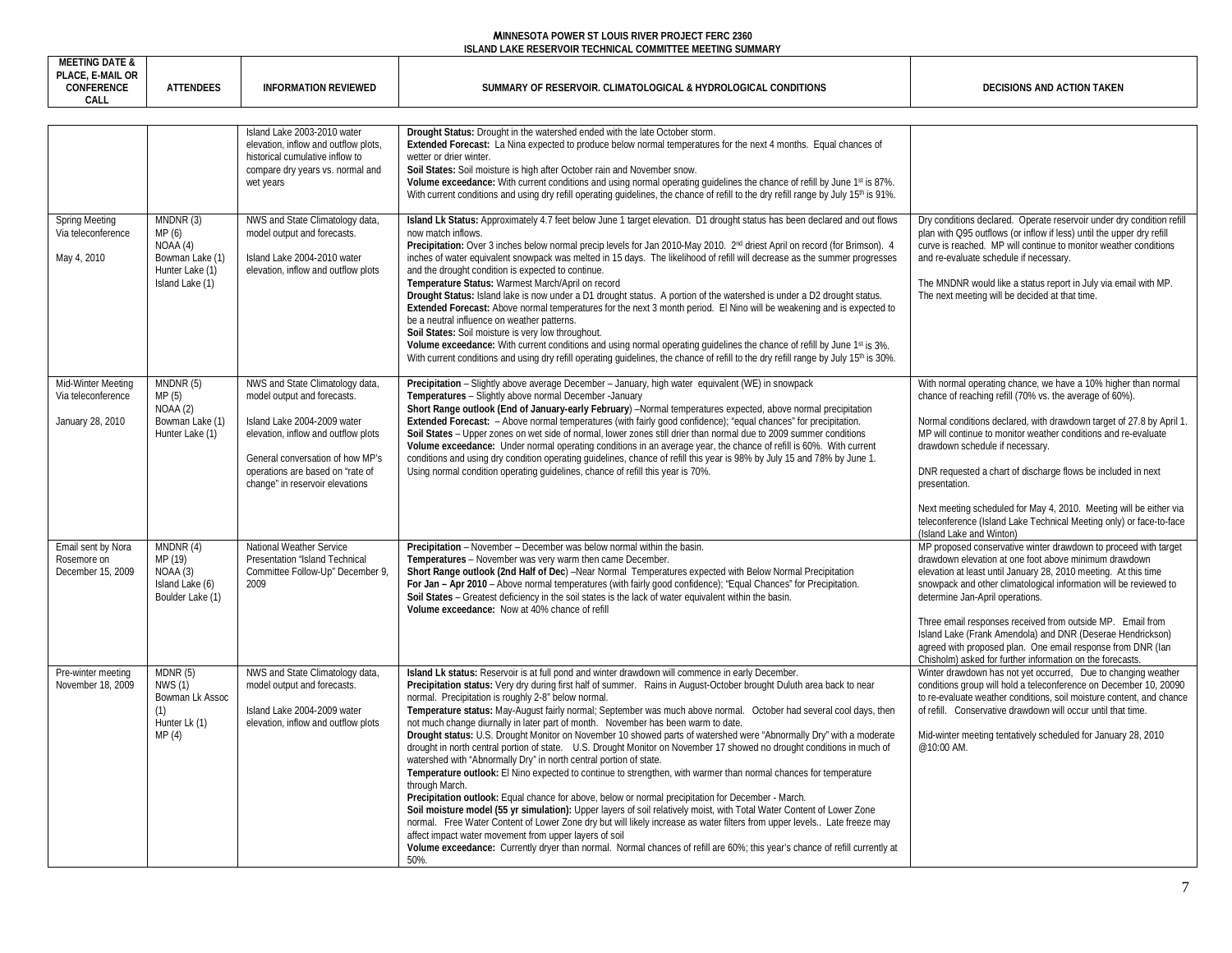|               | <b>ENULF</b> | TION<br>$H$ $R$ $F$ $V$ | J HYDROLOG'″ |  |
|---------------|--------------|-------------------------|--------------|--|
| $\sim$ $\sim$ |              |                         |              |  |

| Spring Refill Meeting                                    | MDNR(5)                                                                                       | NWS and State Climatology data,                                                                                                                                                                                                       | Island Lake status: Spring runoff started early in mid-March. June 1st target elevation (38.5 ft) reached in early May.                                                                                                                                                                                                                                                                                                                                                                                                                                                                                                                                                                                                                                                                                                                                                                                                                                                                                                                                                                            | Normal operating conditions were declared.                                                                                                                                                                                                                                                                                                                                                                               |
|----------------------------------------------------------|-----------------------------------------------------------------------------------------------|---------------------------------------------------------------------------------------------------------------------------------------------------------------------------------------------------------------------------------------|----------------------------------------------------------------------------------------------------------------------------------------------------------------------------------------------------------------------------------------------------------------------------------------------------------------------------------------------------------------------------------------------------------------------------------------------------------------------------------------------------------------------------------------------------------------------------------------------------------------------------------------------------------------------------------------------------------------------------------------------------------------------------------------------------------------------------------------------------------------------------------------------------------------------------------------------------------------------------------------------------------------------------------------------------------------------------------------------------|--------------------------------------------------------------------------------------------------------------------------------------------------------------------------------------------------------------------------------------------------------------------------------------------------------------------------------------------------------------------------------------------------------------------------|
| May 26, 2009<br>Via teleconference                       | <b>NWS (1)</b><br>Bowman Lk Assoc<br>(1)<br>Hunter Lk (1)<br>MP(4)                            | model output and forecasts.<br>Island Lake 2005-2009 water<br>elevation, inflow and outflow plots                                                                                                                                     | Precipitation status: Near normal precipitation for the water year October 2008-April 2009. Below normal from late April<br>through early May.<br>Temperature status: From October through early May, temperature was 1-2 degrees F below normal.<br>Drought status: Area is currently in a non-drought condition.<br>Temperature outlook: Below normal temperatures for June through August 2009.<br>Precipitation outlook: Equal chance for above, below or normal precipitation for June through August 2009.<br>Soil moisture model (55 yr simulation): No modeling performed.<br>Volume exceedance: No modeling performed.                                                                                                                                                                                                                                                                                                                                                                                                                                                                    | Next meeting is scheduled for sometime in November 2009. Date to<br>be determined.                                                                                                                                                                                                                                                                                                                                       |
| Mid-winter mtg<br>January 29, 2009<br>Via teleconference | MDNR(4)<br>Island Lk (1)<br>NWS(3)<br>Bowman Lk Assoc<br>(1)<br>MP (6)                        | NWS and State Climatology data,<br>model output and forecasts.<br>Island Lake 2005-2009 water<br>elevation, inflow and outflow plots                                                                                                  | Island Lake status: Drawdown on pace to reach license allowed minimum of 27.8 ft by April 1, 2009.<br>Precipitation status: Near normal precipitation for the water year October 2008- January 2009.<br>Drought status: Area is currently in a non-drought condition. However, a portion of the upper watershed was in the<br>abnormally dry area as of January 20, 2009.<br>Temperature outlook: Equal chance for above, below or normal temperatures for January through March 2009.<br>Precipitation outlook: Equal chance for above, below or normal precipitation for January through March 2009.<br>Soil moisture model (55 yr simulation): January simulation upper soil moisture at good levels and similar to 2008. Lower<br>soil moisture simulation in the upper (75 <sup>th</sup> ) quartile.<br>Volume exceedance: Forecasting at this time under normal operating rules (November-April 1st) there is approximately a<br>75% probability of refill to the June 1st target elevation of 38.5 ft.                                                                                      | Normal operating conditions were declared.<br>Next meeting is scheduled for May 5, 2009.                                                                                                                                                                                                                                                                                                                                 |
| Pre-winter meeting<br>November 21, 2008                  | MDNR (4)<br>NWS(3)<br>Bowman Lk Assoc<br>(1)<br>MP(6)                                         | NWS and State Climatology data,<br>model output and forecasts.<br>Island Lake 2005-2008 water<br>elevation, inflow and outflow plots                                                                                                  | Island Lk status: Reservoir is at full pond and winter drawdown will commence in early December.<br>Precipitation status: For 2008 water year (October 2007-September 2008), upper watershed was 0.6 to 2.1 inches below<br>normal while Duluth area was 3.5 inches above normal.<br>Drought status: Area is currently in a non-drought condition. However, a portion of the upper watershed was in the<br>abnormally dry area as of November 4, 2008.<br>Temperature outlook: Equal chance for above, below or normal temperatures for December through February<br>Precipitation outlook: Equal chance for above, below or normal precipitation for December through February<br>Soil moisture model (55 yr simulation): November simulation upper soil moisture at good levels and similar to 2007. Lower<br>soil moisture simulation lower than that 2007 due to drier summer.<br>Volume exceedance: Forecasting at this time under normal operating rules (November-April 1st) there is approximately a<br>60% probability of refill to the June 1 <sup>st</sup> target elevation of 38.5 ft. | Normal operating conditions were declared.<br>Next meeting will be held by teleconference in late January to<br>assess precipitation received, forecasts, and modeling of refill to<br>determine extent of drawdown.                                                                                                                                                                                                     |
| Spring Refill Meeting<br>April 29, 2008                  | MDNR(2)<br>NWS (3)<br><b>BOWMAN LK</b><br>ASSOC (1)<br>MP (6)<br><b>ISLAND LK COMM</b><br>(1) | NWS and State Climatology data<br>model output and forecasts.<br>Island Lake 2005-2008 water<br>elevation, inflow and outflow plots                                                                                                   | Island Lk status: Refill is progressing well with ample run-off and should reach June 1st target elevation by mid - May.<br>Precipitation status: December had higher than normal precipitation, while January was much drier than average. Since<br>October 1, 2007 precipitation is near or above normal.<br>Drought status: Area is currently in a non-drought condition.<br>Temperature outlook: We are in a moderate to strong La Nina event, indicating the possibility lower than average<br>temperatures from May through June.<br>Precipitation outlook: Forecast is for above normal precipitation in May.<br>Soil moisture model (55 yr simulation): Higher in all zones; soils are saturated (in upper quartiles).<br>Volume exceedance: Under normal operating rules (April 1 <sup>st</sup> -June 1 <sup>st</sup> ) there is a 98% probability of refill to the June 1 <sup>st</sup><br>target elevation of 38.5 ft.                                                                                                                                                                  | Normal operating conditions were declared.<br>Next meeting date will be set in late summer or early fall.                                                                                                                                                                                                                                                                                                                |
| Mid-Winter Meeting<br>January 31, 2008                   | MDNR (6)<br>NWS(3)<br><b>BOWMAN LK</b><br>ASSOC (1)<br>MP (7)                                 | NWS and State Climatology data<br>model output and forecasts.<br>Flood modeling presentation by<br>NWS; possible tool for MP Hydro<br>Operations in the future.<br>Island Lake 2005-2008 water<br>elevation, inflow and outflow plots | Island Lk status: Island Lake appears to be generally following the normal trend, with elevations slightly higher than<br>average<br>Precipitation status: December had higher than normal precipitation, while January was much drier than average.<br>Precipitation total was 1.6" above average for the winter to date.<br>Drought status: Area is currently in a non-drought condition.<br>Temperature outlook: We are in a moderate to strong La Nina event, indicating the possibility lower than average<br>temperatures through March.<br>Precipitation outlook: No confidence either way for rest of winter. Average conditions forecast.<br>Soil moisture model (55 yr simulation): Higher in all zones; soils are saturated and frozen.<br>Volume exceedance: Under normal operating rules (April 1 <sup>st</sup> -June 1 <sup>st</sup> ) there is a 80% chance of refill to 38.5 ft.                                                                                                                                                                                                   | Normal operating conditions are assumed for remaining winter<br>months. Should significant additional precipitation occur in<br>February and March, increased discharge prior to April 1 may be<br>required.<br>Next meeting is tentatively scheduled for April 28-29, 2008 via<br>teleconference. Meetings will be scheduled after the 17 <sup>th</sup> of the<br>respective month to incorporate most recent NWS data. |
| Pre-Winter Meeting<br>November 7, 2007                   | MDNR(4)<br>NWS(3)<br><b>BOWMAN LK</b>                                                         | NWS and State Climatology data<br>model output and forecasts                                                                                                                                                                          | Island Lk status: During the summer months, Island Lake fell below the target elevation by 1-2 feet. The severe drought<br>conditions and accompanying low lake levels were alleviated by heavy rains in September and October, and current lake<br>levels is at or slightly above target elevation.                                                                                                                                                                                                                                                                                                                                                                                                                                                                                                                                                                                                                                                                                                                                                                                               | Normal operating conditions are assumed for winter months.<br>Should warm winter conditions/low precipitation occur, status of<br>operating conditions from normal to dry will be revisited. A slightly                                                                                                                                                                                                                  |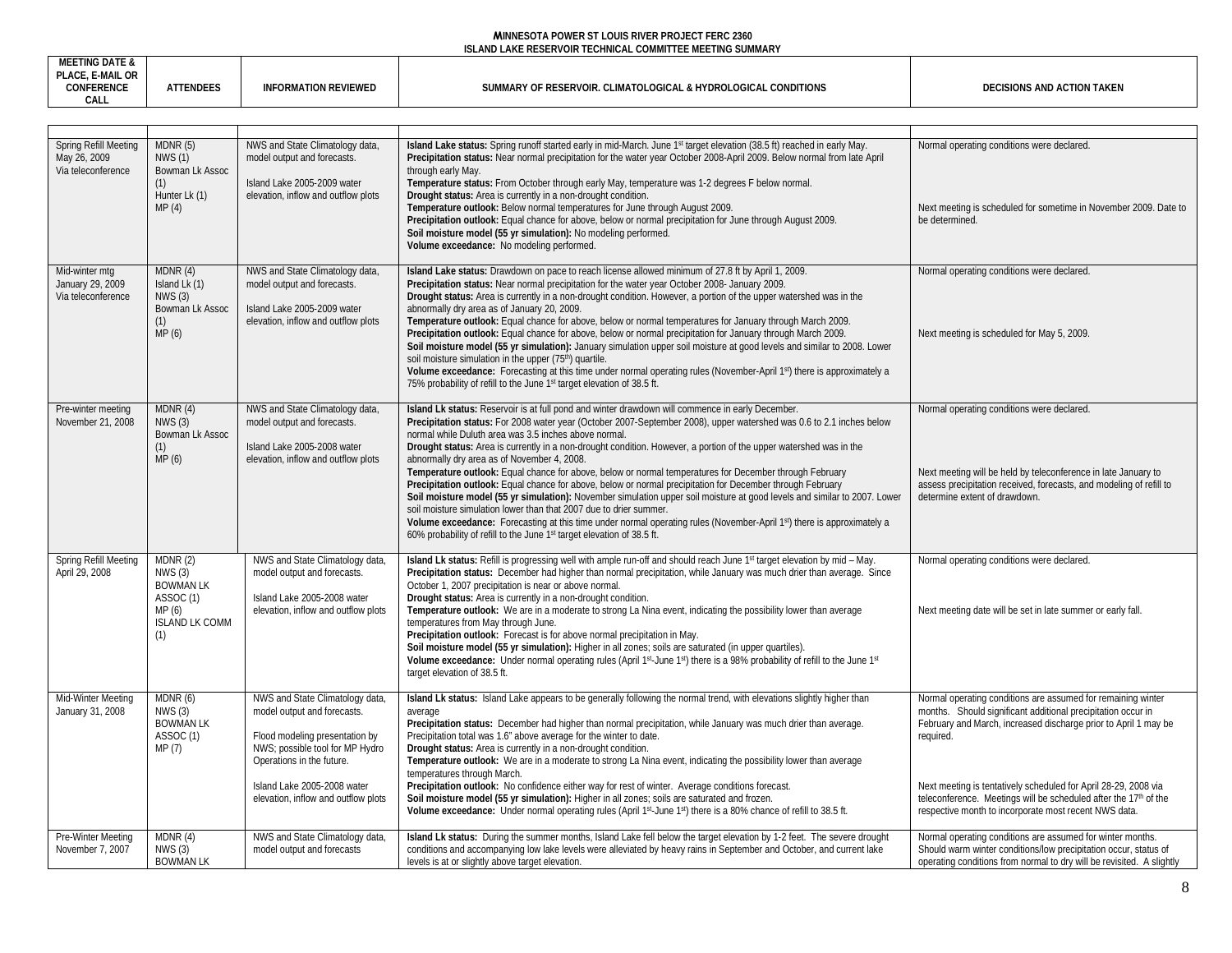| <b>MEETING DATE &amp;</b><br>PLACE, E-MAIL OR<br><b>CONFERENCE</b><br>CALL                                                  | <b>ATTENDEES</b>                                                                                        | <b>INFORMATION REVIEWED</b>                                                                                                                      | SUMMARY OF RESERVOIR. CLIMATOLOGICAL & HYDROLOGICAL CONDITIONS                                                                                                                                                                                                                                                                                                                                                                                                                                                                                                                                                                                                                                                                                                                                                                                                                                                                                                                                                                                                                                                                                                                                                                                                                                                                                                                                                           | <b>DECISIONS AND ACTION TAKEN</b>                                                                                                                                                                                                                                                                                                                                                                                                                                                                                                                    |
|-----------------------------------------------------------------------------------------------------------------------------|---------------------------------------------------------------------------------------------------------|--------------------------------------------------------------------------------------------------------------------------------------------------|--------------------------------------------------------------------------------------------------------------------------------------------------------------------------------------------------------------------------------------------------------------------------------------------------------------------------------------------------------------------------------------------------------------------------------------------------------------------------------------------------------------------------------------------------------------------------------------------------------------------------------------------------------------------------------------------------------------------------------------------------------------------------------------------------------------------------------------------------------------------------------------------------------------------------------------------------------------------------------------------------------------------------------------------------------------------------------------------------------------------------------------------------------------------------------------------------------------------------------------------------------------------------------------------------------------------------------------------------------------------------------------------------------------------------|------------------------------------------------------------------------------------------------------------------------------------------------------------------------------------------------------------------------------------------------------------------------------------------------------------------------------------------------------------------------------------------------------------------------------------------------------------------------------------------------------------------------------------------------------|
|                                                                                                                             |                                                                                                         |                                                                                                                                                  |                                                                                                                                                                                                                                                                                                                                                                                                                                                                                                                                                                                                                                                                                                                                                                                                                                                                                                                                                                                                                                                                                                                                                                                                                                                                                                                                                                                                                          |                                                                                                                                                                                                                                                                                                                                                                                                                                                                                                                                                      |
|                                                                                                                             | ASSOC(1)<br>MP (7)<br><b>ISLAND LK COMM</b><br>(3)                                                      | Island Lake 2005, 2006 and 2007<br>water elevation, inflow and outflow<br>plots                                                                  | Precipitation status: Precipitation deficit was high for the summer months, but improved significantly during September and<br>October.<br>Drought status: North central and NE Minnesota were in severe to extreme drought for most of the summer months.<br>Recent heavy precipitation in Sept. and October has classified area as being currently in a non-drought condition.<br>Temperature outlook: Possible La Nina winter could bring colder than average temperatures.<br>Precipitation outlook: Better than average chance of below normal precipitation for November, no confidence either way<br>for December or January.<br>Soil moisture model (55 yr simulation): Top soil layers had low moisture levels, bottom soils were saturated.<br>Volume exceedance: Under normal operating rules (April 1st-June 1st) there is a 73% chance of refill to 38.5 ft.                                                                                                                                                                                                                                                                                                                                                                                                                                                                                                                                                | earlier-than-normal mid-winter meeting will be used to reevaluate<br>conditions prior to spring run-off.<br>Next meeting is tentatively scheduled for January 31, 2008 via<br>teleconference.                                                                                                                                                                                                                                                                                                                                                        |
| Spring Refill May 4,<br>2007 meeting at<br>Thomson                                                                          | MDNR (6)<br>NWS(4)<br><b>BOWMAN LK</b><br>ASSOC(1)<br>MP(8)<br><b>ISLAND LK COMM</b><br>(2)             | NWS and State Climatology data,<br>model output and forecasts<br>Island Lake 2005, 2006 and 2007<br>water elevation, inflow and outflow<br>plots | Island Lk status: Drawdown ended in late March almost 3 ft above allowed limit. Current reservoir level is approx. 1.9 ft<br>below June 1 <sup>st</sup> target of 38.5 ft and 0.9 ft below July 15 <sup>th</sup> dry target upper limit of 37.5.<br>Precipitation status: Precipitation deficit improved over last 3 months.<br>Drought status: North central and NE Minnesota in moderate (D1) to severe (D2) drought.<br>Temperature outlook: Next 3 months no confidence to predict above or below normal.<br>Precipitation outlook: Better than average chance of for wetter than normal May, no confidence either way for June and<br>July.<br>Soil moisture model (55 yr simulation: 0.5 to 1 inch below normal across northeastern Minnesota.<br>Volume excedence: Under dry operating rules (April 1st July 15th) there is an 80% chance of refill to 37.5, and a 55%<br>chance of refill to 38.5 ft.                                                                                                                                                                                                                                                                                                                                                                                                                                                                                                            | Dry operating condition still in effect with release of Q95 flows from<br>Island Lake Reservoir (May 219 cfs and June 263 cfs or inflow<br>whichever is less). When 37.5 ft is reached revert to normal license<br>minimum flows.<br>Next meeting is scheduled for Wednesday, November 7th.<br>Face to face meeting or teleconference to be determined.                                                                                                                                                                                              |
| April 4,2007<br>THughes e-mail                                                                                              |                                                                                                         |                                                                                                                                                  | Dry operating condition declared for previous time period and NWS Drought Monitor status D1 or greater.                                                                                                                                                                                                                                                                                                                                                                                                                                                                                                                                                                                                                                                                                                                                                                                                                                                                                                                                                                                                                                                                                                                                                                                                                                                                                                                  | Island Lake discharge ramped down to Q95 flow (186 cfs or inflow<br>whichever is less)                                                                                                                                                                                                                                                                                                                                                                                                                                                               |
| Mid-Winter Meeting<br>February 2, 2007 -<br>Video<br>teleconference at<br>MPCA Duluth and<br><b>MDNR St.Paul</b><br>offices | MDNR(5)<br>NWS (5)<br><b>BOWMAN LK</b><br>ASSOC <sub>(1)</sub><br>MP(5)<br><b>ISLAND LK COMM</b><br>(2) | NWS and State Climatology data,<br>model output and forecasts<br>Island Lake 2005, 2006 and 2007<br>water elevation, inflow and outflow<br>plots | Island Lk status: Drawdown rate is adjusted to leave an additional 2.5 ft in reservoir by March 31st.<br>Precipitation status: Snowfall in the Cloquet R. watershed ranged from 25 to 28 inches below normal.<br>Drought status: North central and NE Minnesota continue to be in and extreme drought (D3) and predicted to persist<br>through April 2007.<br>Temperature outlook: Next three months predicted to be above normal.<br>Precipitation outlook: Next three months no confidence to turn to a wetter pattern.<br>Soil moisture model (55 yr simulation): Nearly all current soil moisture states for Island and Alden Lk basins were in the<br>lower quartile.<br>Volume exceedance: Under dry operating rules (April 1st-July 15th) there is 58% chance of refill to 36 ft, a 50% chance of<br>refill to 37.5, and a 40% chance of refill to 38.5 ft                                                                                                                                                                                                                                                                                                                                                                                                                                                                                                                                                        | Dry operating condition still in effect with restricted drawdown to<br>30.3 ft sill or 1360.61 mean sea level (2.5 ft above normal<br>drawdown to 27.8 ft sill).<br>Next meeting is scheduled for Friday, May 4th at Thomson Hydro.                                                                                                                                                                                                                                                                                                                  |
| Pre-Winter Meeting<br>November 17, 2006<br>- Video<br>teleconference at<br>MPCA Duluth and<br>MDNR St.Paul<br>offices       | MDNR(5)<br>NWS(4)<br><b>BOWMAN LK</b><br>ASSOC(1)<br>MP(5)<br><b>ISLAND LK TECH</b><br>COMM (2)         | NWS and State Climatology data,<br>model output and forecasts<br>Island Lake 2005 and 2006 water<br>elevation, inflow and outflow plots          | Island Lk status: Matching Alden Lk gauge inflow to Island Lk outflow since mid-August. Island Lk elevation was 36.8 ft<br>(1.7 ft below normal pool 38.5 ft) on 11/17/06.<br>Precipitation status: Summer and fall precipitation stations in or near Cloquet R. watershed ranged from 4 to 9 inches<br>below normal. May through October precipitation in Cloquet R. watershed ranged from 12 to 14 inches which is 5 to 7 inches<br>below normal and rank in the top 10 to 20 percent driest period on record.<br>Drought status: North central and NE Minnesota continue to be in and extreme drought (D3). Outlook is for drought to<br>persist through February 2007.<br>Temperature outlook: December through February average temperature warmer than normal. El Niño winter predicted.<br>Precipitation outlook: Strong tendency to deviate from normal.<br>Soil moisture model (55 yr simulation): Nearly all current soil moisture states for Island and Alden Lk basins were in the<br>lower quartile.<br>Volume exceedance: Under wet rules (April 1st-June 1st) there is 25% a probability of spring 2007 refill based on current<br>soil moisture and a 65% chance of refill based on climatological probability. Under dry rules (April 1st-July 14th) there is a<br>65% chance of dry rule refill based on current soil moisture and an 85% chance of dry refill based on climatological<br>probability. | Due to continued drought conditions, the group decided to declare a<br>dry condition and adjust the drawdown upward by 2.5 feet (30.3 ft)<br>sill or 1360.61 mean sea level).<br>Drawdown recommendation will be re-evaluated at the mid-winter<br>meeting to be held on February 2, 2007. Video conference system<br>worked very well and will be used again for the next meeting.                                                                                                                                                                  |
| May 3, 2006 Spring<br>Refill Mtg                                                                                            | MDNR(4)<br>NWS(3)<br><b>BOWMAN LK</b><br>ASSOC (1)<br>MP(5)<br><b>ISLAND LK TECH</b><br>COMM (3)        | NWS and State Climatology data,<br>model output and forecasts<br>Island Lake 2005 and 2006 water<br>elevation, inflow and outflow plots          | 8-14 day precipitation outlook: slightly enhanced chance (10%) of above normal precipitation from May 8-16. Normal<br>rainfall for period is 0.8 inches.<br>3 month outlook: slightly enhanced chance of above normal precipitation for May, June and July.<br>Drought status: None for northeastern Minnesota. D0 (abnormally dry) status in north central Wisconsin has expanded into<br>northwest Wisconsin and upper Michigan, but not to northeastern Minnesota. If drought in southern plains and Gulf Coast<br>states continues, it could block future summer moisture from the Gulf of Mexico.<br>Soil moisture model for 2006: Upper soil moisture above average and below average in the lower zone (due to below<br>average rainfall in late summer 2005). If summer 2006 rainfall is below normal, the below average lower soil moisture could<br>lower the summer 2006 lake level because there would be less groundwater recharge to the Cloquet River.                                                                                                                                                                                                                                                                                                                                                                                                                                                    | Due to early snowmelt and run-off, the 2005-2006 winter drawdown<br>was 1 foot above the allowed elevation of 27.8 (1358.11 MSL) by<br>March 31 <sup>st</sup> . Refill as of May 3 <sup>rd</sup> was ahead of schedule and within<br>about 2.5 feet of the full pool target of 38.5 feet (1368.81 MSL).<br>Late April rainfall helped to increase inflow into the reservoir. The<br>reservoir will be managed in the normal to wet condition as<br>described in the operating plan.<br>The next meeting is scheduled for November 1, 2006 at Thomson |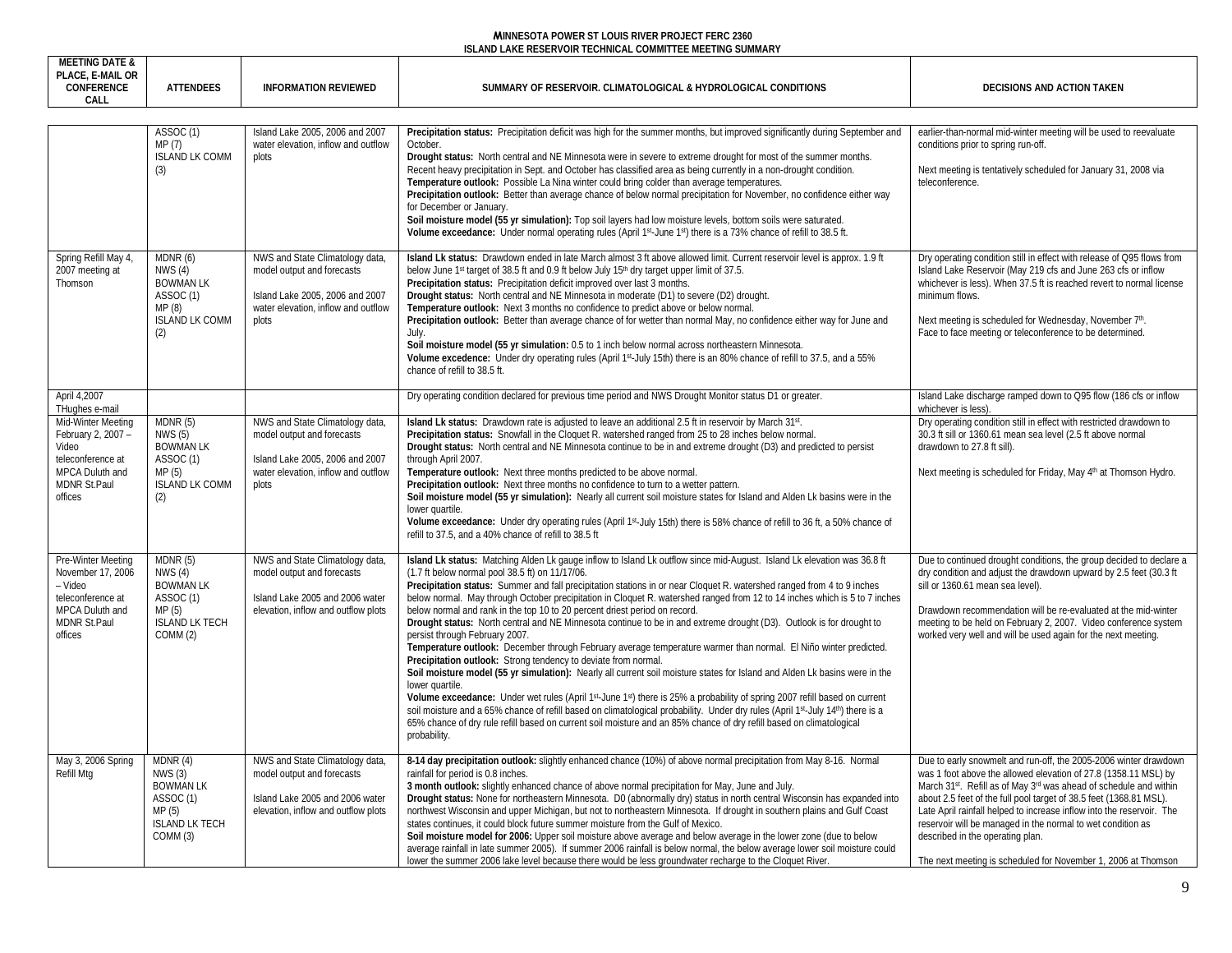| <b>MEETING DATE &amp;</b><br>PLACE, E-MAIL OR<br><b>CONFERENCE</b><br>CALL | <b>ATTENDEES</b>                                                               | <b>INFORMATION REVIEWED</b>                                                                                                                                                                                                                                         | SUMMARY OF RESERVOIR. CLIMATOLOGICAL & HYDROLOGICAL CONDITIONS                                                                                                                                                                                                                                                                                                                                                                                                                                                                                                                                     | DECISIONS AND ACTION TAKEN                                                                                                                                                                                                                                                                                                                               |
|----------------------------------------------------------------------------|--------------------------------------------------------------------------------|---------------------------------------------------------------------------------------------------------------------------------------------------------------------------------------------------------------------------------------------------------------------|----------------------------------------------------------------------------------------------------------------------------------------------------------------------------------------------------------------------------------------------------------------------------------------------------------------------------------------------------------------------------------------------------------------------------------------------------------------------------------------------------------------------------------------------------------------------------------------------------|----------------------------------------------------------------------------------------------------------------------------------------------------------------------------------------------------------------------------------------------------------------------------------------------------------------------------------------------------------|
|                                                                            |                                                                                |                                                                                                                                                                                                                                                                     | Refill forecast 5/1-6/1: 25% chance of achieving refill target of 38.5 ft (1368.81 MSL).<br>Runoff volume forecasts: From Dec 1st to Feb 1st refill model runs, there was 15% probability drop in achieving a June 1st<br>refill (from 70% to 55%). The May 1 <sup>st</sup> refill model run probability was 25%. (a drop of 30% from Feb 1st). The late April 2005<br>forecast of 10% for refill was much lower than April 2006.                                                                                                                                                                  | Hydro. We will be investigating the use of a teleconference for the<br>next meeting. If a test of this system is satisfactory, we may have<br>the meeting via teleconference in November.                                                                                                                                                                |
| February 8, 2006<br>Mid-Winter Mtg                                         | MDNR(5)<br>NWS(4)<br><b>BOWMAN LK</b><br>ASSOC. (1)<br>MP(4)                   | NWS and State Climatology data,<br>model output and forecasts<br>Island Lake 2005 and 2006 water<br>elevation, inflow and outflow<br>Reviewed Island Lake Operating<br>Plan (dated November 2005)<br>Reviewed Island Lake Summary<br>of Operational Decisions table | Drought status - None<br>Precipitation forecast – Equal chance of exceeding, meeting or not meeting normal precipitation<br>Snow water equivalent - 2.75 inches<br>Current snow depth ranking in the 40 to 80 <sup>th</sup> percentile for watershed<br>NWS model - 58% probability of sufficient spring runoff to refill by June 1st<br>NWS model refill comparison of current to historic conditions - 13 years would not refill, 13 years would refill by June 1st                                                                                                                              | Current conditions were declared to be normal. MP will adjust<br>drawdown schedule to achieve 1358.11 ft (27.8 ft) by April 1st. NWS<br>Drought Index and precipitation received over the next 4-5 weeks<br>will be watched closely to determine if re-adjustment of drawdown is<br>needed.<br>Next meeting date: May 3, 2006, 10:30 AM at Thomson Hydro |
| December 15, 2005<br>T. Hughes e-mail                                      | Sent to MDNR,<br>NWS, Island Lake<br>Technical<br>Committee<br>members, and MP | NWS climatological and hydrology<br>data                                                                                                                                                                                                                            | NWS update indicated that not much had changed since late October.                                                                                                                                                                                                                                                                                                                                                                                                                                                                                                                                 | MP adjusts over winter drawdown schedule to achieve<br>approximately 1359.11 feet (28.80 ft), which is one foot above the<br>FERC-License lower limit. The drawdown schedule will be reviewed<br>at the mid-winter February meeting.                                                                                                                     |
| Pre-Winter Meeting<br>November 3, 2005<br>Thomson Hydro                    | MDNR, NWS and<br>MP                                                            | NWS and State Climatology<br>historic data, model output and<br>forecasts, Island Lake plot of<br>elevation, inflow and outflow.<br>Final review of MNDNR revisions<br>to the Island Operating Plan.                                                                | Elevation holding flat at approx. 37.35. July-September precipitation was 5-7 inches below normal. Mid-September drought<br>index at moderate to severe (D1 to D2) status for watershed. Precipitation and temperature outlook equal chance of being<br>above or below normal. Recent precipitation has increased inflow to allow for license minimum discharge being released<br>starting in late October. Based on NWS model using late October 2005 soil moisture conditions, there is 70% chance of<br>exceeding the volume of inflow needed to achieve spring 2006 refill (April 1 - June 1). | Wait to see how November precipitation shapes up before making a<br>final decision on the extent of over winter drawdown. Review after<br>the 1 <sup>st</sup> of December and distribute a proposed drawdown schedule<br>at that time. MNDNR to distribute updated table of Island Lake<br>Operating Plan which will include revised language.           |
| August 22, 2005 T<br>Hughes e-mail to<br><b>MNDNR</b>                      | Sent to MNDNR -<br>Ian Chisholm                                                | Island Lake elevation and inflow                                                                                                                                                                                                                                    | Trigger elevation of 37.35 (1367.66) for reducing outflow below FERC license minimum (1996 MNDNR and MP agreement)<br>has been reached. Alden Lake gauge inflow at 36 cfs.                                                                                                                                                                                                                                                                                                                                                                                                                         | Ramped down outflow to match inflow.                                                                                                                                                                                                                                                                                                                     |
| August 9, 2005<br>Tobie's Restaurant<br>Mtg Room, Hinckley,<br><b>MN</b>   | MDNR, NWS,<br>Island Lake<br>Technical<br>Committee<br>members, and MP         | NWS climate briefing, Island Lake<br>elevation and flow plot, MNDNR<br>proposed language changes to<br>Island Lake Operating Plan for dry<br>conditions.                                                                                                            | NWS presented information about long and short term forecasts. NWS recommended using short term forecasts in<br>operational decisions for Island Lake. MNDNR presented revisions to the Operating Plan of November 2004. July 26 <sup>th</sup> ,<br>August 2 <sup>nd</sup> drought monitor at D0 Abnormally Dry status. July precipitation was 4 inches below normal. Elevation dropped<br>below 38.5 but still above 37.5 low flow trigger. Inflows dropping and 165 cfs minimum flow being released.                                                                                             | Match outflow to inflow when elevation reaches 37.35 (per 1996<br>MNDNR agreement). An agreement was also made that the Island<br>Lake Operating Plan would be reviewed and revised as necessary<br>even if more frequent than every 5 years as required in the current<br>FERC license.                                                                 |
| June 15, 2005 e-<br>mail from T. Hughes                                    | Sent to MDNR.<br>NWS, Island Lake<br>Technical<br>Committee<br>members, MP     |                                                                                                                                                                                                                                                                     | Island Lake reached normal target elevation on June 3, 2005.                                                                                                                                                                                                                                                                                                                                                                                                                                                                                                                                       | Conference call to discuss dry operation was not necessary since<br>reservoir filled due to recent rainfall received.                                                                                                                                                                                                                                    |
| May 26, 2005 e-mail<br>from T. Hughes                                      | MDNR, NWS,<br>Island Lake<br>Technical<br>Committee<br>members, MP             |                                                                                                                                                                                                                                                                     | With recent rain, the elevation of Island Lake is within 1 foot of June 1st target of 38.5 (1368.81) feet and rising. More rain is<br>forecast.                                                                                                                                                                                                                                                                                                                                                                                                                                                    | Suggested a conference call the following week to make final a<br>decision on any operational changes.                                                                                                                                                                                                                                                   |
| Spring Refill May2,<br>2005                                                | MDNR, NWS.<br>Island Lake<br>Technical<br>Committee<br>members, and MP         | <b>NWS Service and State</b><br>Climatology historic data, model<br>output and forecasts, Island Lake<br>plot of elevation, inflow and<br>outflow.                                                                                                                  | Despite good run off predictions, spring inflow dropped due to dry March and April (4 <sup>th</sup> driest on NWS record at Duluth<br>Airport). Refill to full pool probability dropped to 7-10 % for a June 1 refill. NWS forecast for May-July is for above average<br>precipitation and below average temperatures.                                                                                                                                                                                                                                                                             | Match outflow to inflow unless inflow (Alden Lake gauge) exceeds<br>minimum flow. Anything above minimum flow would be held in<br>reservoir. Evaluate May 19-26 elevation, inflow and NWS forecast to<br>determine if further operation changes are necessary by June 1st.                                                                               |
| Mid-Winter February<br>2005 - E-mail<br>exchange of<br>information         | Distribution of<br>information via e-<br>mail and regular<br>mail.             | NWS Service and State<br>Climatology model output and<br>forecasts.                                                                                                                                                                                                 | Probability of equaling or exceeding a maximum snow pack water content of 6 inches over the Island Lake reservoir<br>watershed has increased from 12 percent to 35 percent. Probability of equaling or exceeding 117,000 acre-ft of runoff for the<br>period April 1 - July 1 has increased from near 50 percent to near 90 percent.                                                                                                                                                                                                                                                               | Since hydrologic conditions greatly improved, MP proposed to adjust<br>drawdown back to a full drawdown schedule (27.8 FT). All parties<br>were in agreement to proposal. MP made adjustment to outflow on<br>February 9, 2005 to achieve full drawdown by April 1.                                                                                      |
| Pre-Winter Meeting<br>December 20, 2004<br>- Thomson Hydro                 | MDNR, NWS,<br>Island Lake<br>Technical<br>Committee<br>members, and MP         | NWS and State Climatology<br>historic data, model output and<br>forecasts, Island Lake plot of<br>elevation, inflow and outflow.                                                                                                                                    | Island Lake watershed experiencing a dry period, but not a designated drought. Forecast of below normal winter<br>precipitation and lower probabilities of exceeding snow water equivalents needed for spring reservoir refill                                                                                                                                                                                                                                                                                                                                                                     | Outflow adjusted on December 20th to allow a 1.25 reduction in the<br>total drawdown by April 1, 2005. Evaluate at mid - winter February<br>meeting to determine if further adjustment of the drawdown is<br>necessary.                                                                                                                                  |